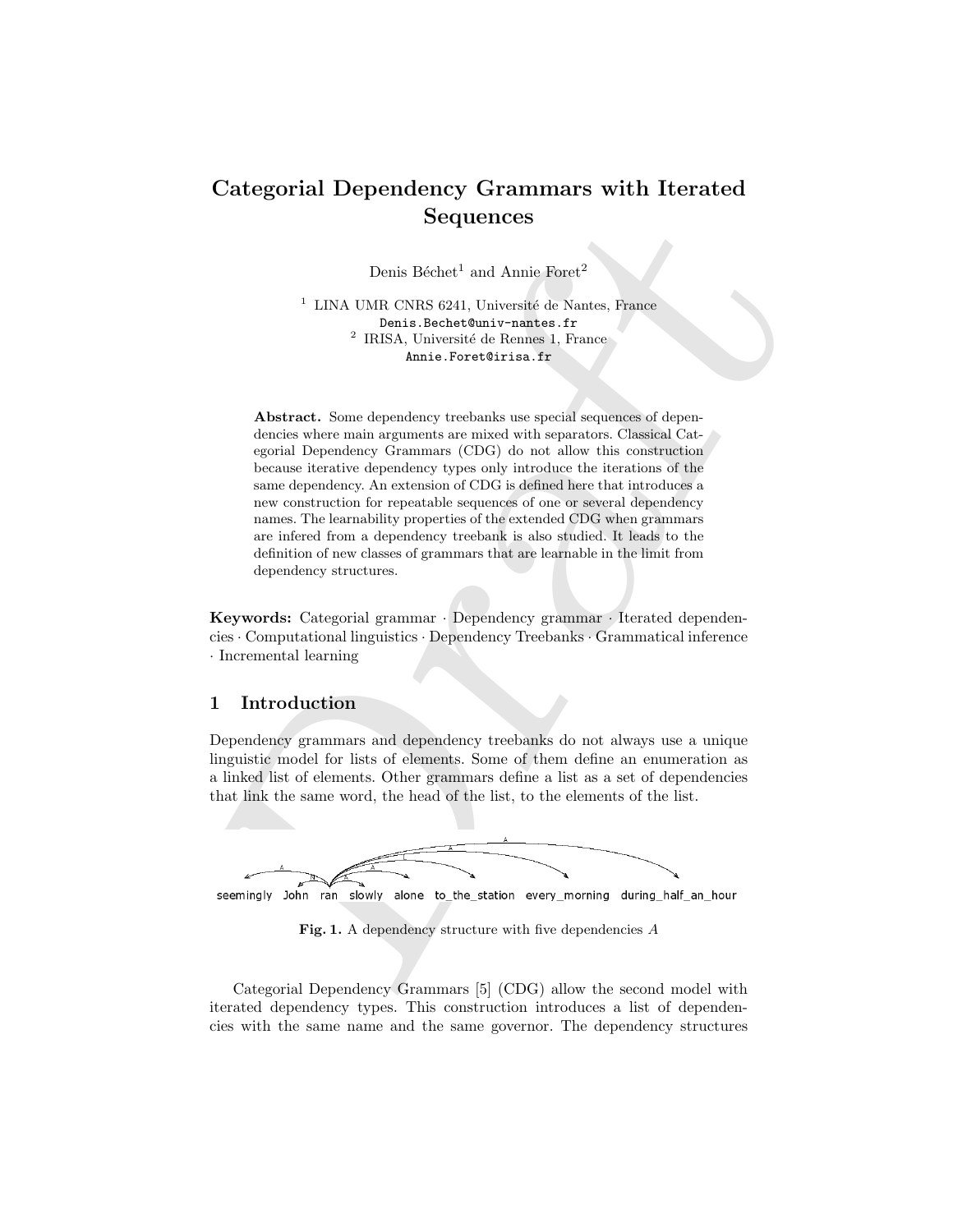(DS) in Figure 1 shows a dependency A that is iterated on the left and on the right five times. A CDG compatible with the example could assign the type  $[N\A\S/A^*/L/A^*]$  to the word *ran*. The dependency name A appears three times, two times as the iterative dependency type A<sup>∗</sup> . With this type, other DS are also possible: Each A<sup>∗</sup> may introduce none, one or several arguments linked to ran by a dependency A.

However, iterated dependency types cannot be used when a list of elements needs to be mixed with a separator like the example of Figure 2 from corpus Sequoia  $[4]$  "Les cyclistes et vététistes peuvent se réunir ce matin, à 9h, place Jacques-Bailleurs, à l'occasion d'une sortie d'entraînement." (fr. the cyclists and ATB bikers may meet themselves this morning, at 9, at Jacques-Bailleurs square, for a training ride)<sup>3</sup>.



Fig. 2. A dependency structure with a list of modifiers separated by commas

Fig. at the times. Not compared who the example would algo the properties the result of  $[N(A|S/A'/I/A^{2}]$  to the word zero. The dependency tome A appears three firsts, two times how the model of the radius of the results of c In this example, several modifiers alternate with a punctuation sign. The verb réunir may have type  $[aff\,setminus obj/mol/ponct/mol/ponct/mol/ponct/mol]$ . A regular expression for the part that corresponds to the modifiers and commas would be  $mod(punct\ mod)^*$  or  $(mod\ punct)^* mod$ . It is not an iterative choice between mod and ponct like the regular expression  $(mod|pont)*$  but a repeatable sequence of mod and ponct. In order to formalize such structures, we propose to extend CDG types with a new construction that introduces finite sequences of dependencies. The system is an extension of classical CDG because iterated dependency types can be seen as sequence iterations where the sequence has a length of one dependency name.

We also study the learnability properties of CDG with sequence iteration when the grammar has to be infered from a dependency treebank. This concept of identification in the limit is due to E.M. Gold [7]. Learning from strings refers to hypothetical grammars generated from finite sets of strings. More generally, the hypothetical grammars may be generated from finite sets of structures defined by the target grammar. This kind of learning is called learning from structures. Both concepts were intensively studied (see excellent surveys in [2], [9] and [8]). This concept lead for CDG with sequence iterations to a new class of grammar that is learnable from positive examples of dependency structures (DS).

The plan of the paper is as follows. Section 2 introduces Categorial Dependency Grammars with sequence iteration and studies their parsing properties and expressive power. The section also presents the links with linear logic, noncommutative logic and Lambek Calculus. Section 3 studies the learnability properties of such grammars from positive examples of dependency structures and

 $3$  See talc2.loria.fr/deep-sequoia/sequoia-7.0/html/annodis.er\_00060.html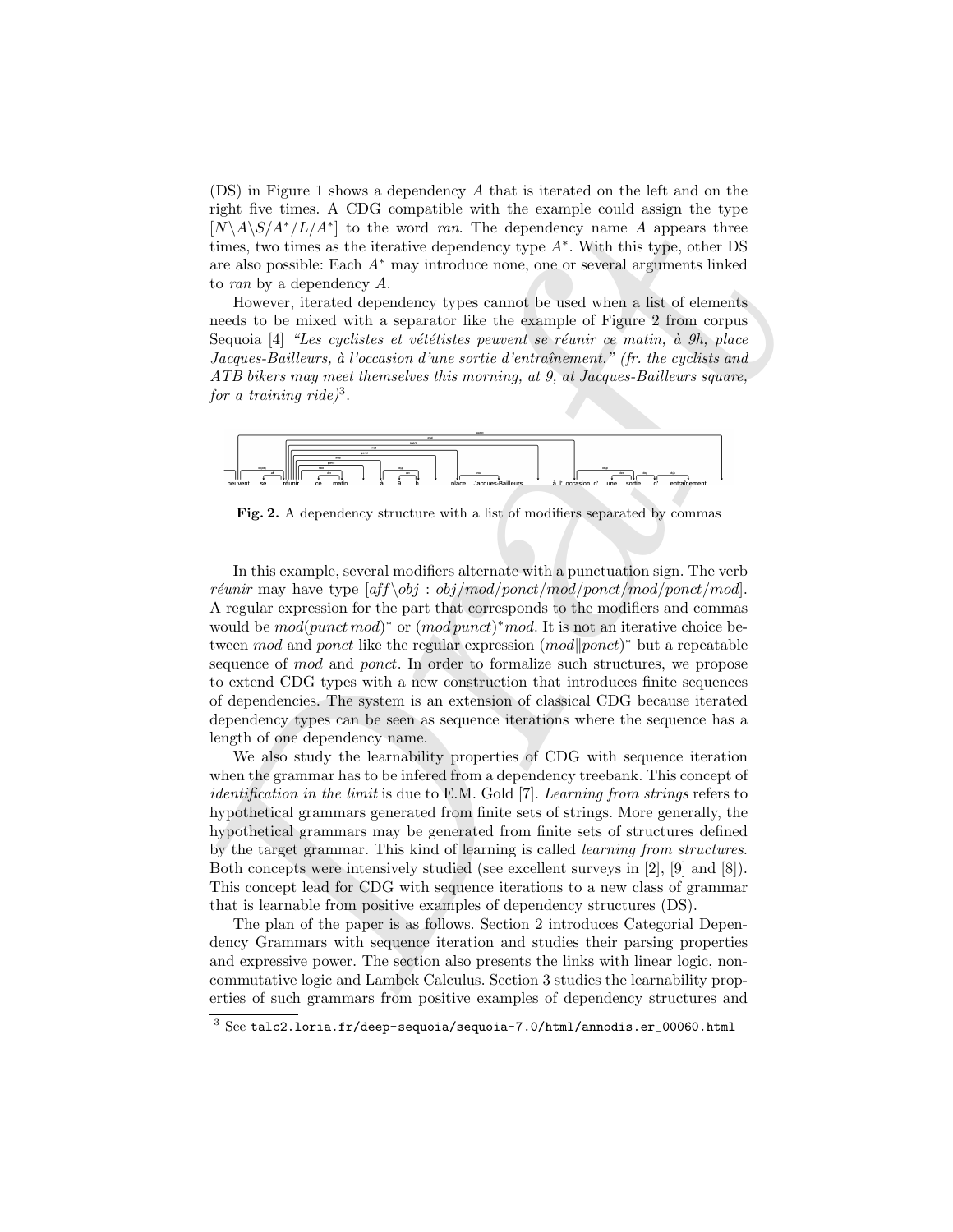defines new classes of such grammars that are learnable in this context. Section 4 presents experimental studies of sequence iterations in existent DS corpora. Section 5 concludes the paper.

# 2 CDG with Sequence Iterations

## 2.1 Classical Categorial Dependency Grammars

Categorial dependency grammars can be seen as an assignment to words of first order dependency types of the form:  $t = [L_m \backslash ... \backslash L_1 \backslash g/R_1 / ... / R_n]^P$ . Intuitively,  $w \mapsto [\alpha \backslash d \backslash \beta]^P$  means that the word w has a left subordinate through dependency d (similar for the right part  $[\alpha/d/\beta]^P$ ). Similarly  $w \mapsto [\alpha \backslash d^* \backslash \beta]^P$ means that  $w$  may have  $0, 1$  or several left subordinates through dependency  $d$ . The head type g in  $w \mapsto [\alpha \setminus g/\beta]^P$  means that w is governed through dependency g. The assignment of Example 1 determines the projective DS in Figure 3.

Example 1.



Fig. 3. Projective dependency structure.

The intuitive meaning of part  $P$ , called *potential*, is that it defines *discon*tinuous dependencies of the word  $w$ .  $P$  is a string of polarized valencies, i.e. of symbols of four kinds:  $\angle d$  (left negative valency d),  $\angle d$  (right negative valency d),  $\nwarrow$  d (left positive valency d),  $\nearrow$  d (right positive valency d). Intuitively,  $v = \nwarrow d$  requires a subordinate through dependency d situated somewhere on the left, whereas the *dual* valency  $\check{v} = \checkmark d$  requires a governor through the same dependency d situated *somewhere* on the right. So together they describe the discontinuous dependency d. Similarly for the other pairs of dual valencies. For negative valencies  $\swarrow d$ ,  $\searrow d$  are provided a special kind of types  $\#(\swarrow d)$ ,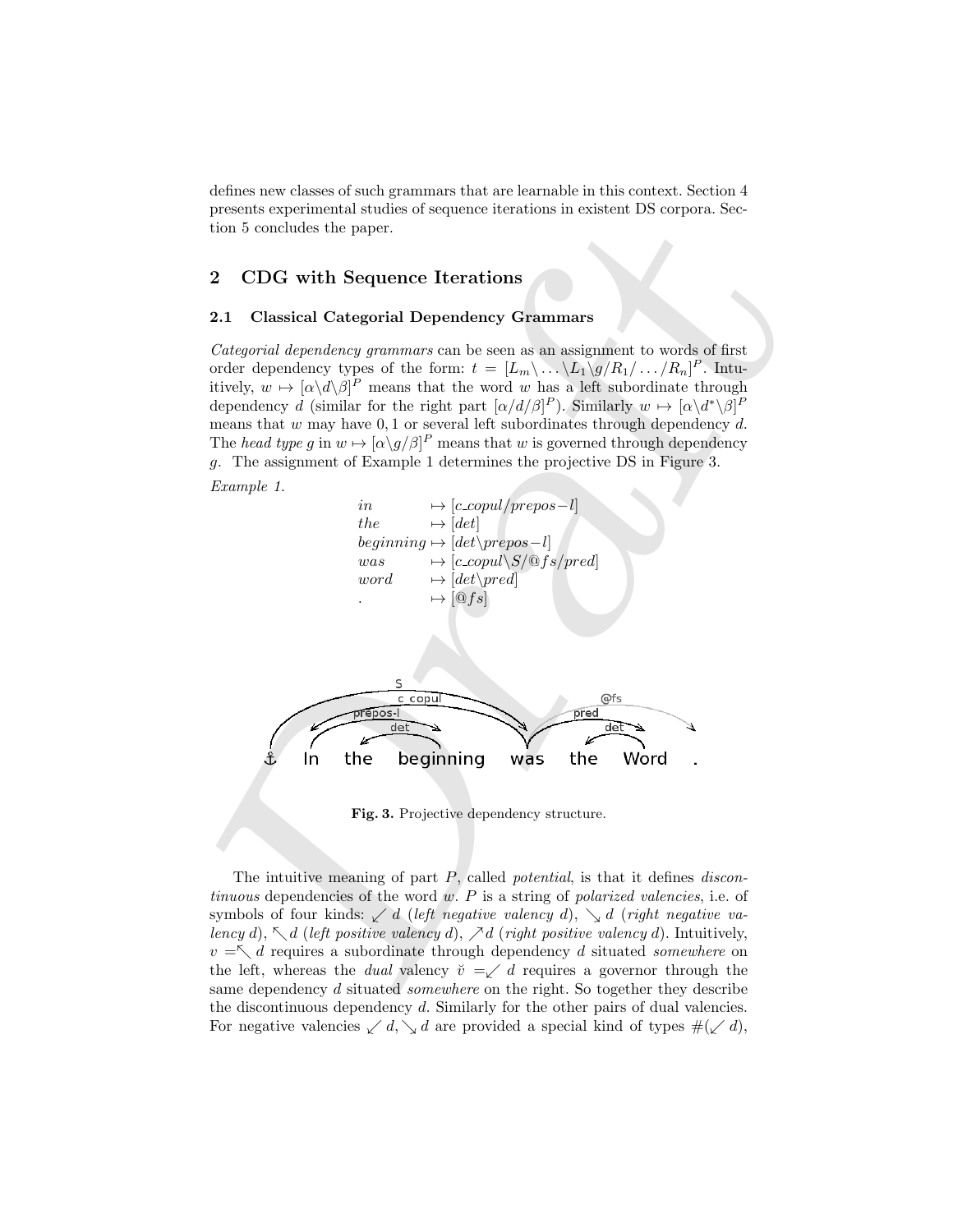$\#(\diagdown d)$ . Intuitively, they serve to check the adjacency of a distant word subordinate through discontinuous dependency  $d$  to a *host word*. The dependencies of these types are called anchor. For instance, the assignment of Example 2 determines the non-projective DS in Figure 4.

Example 2.

 $elle \longrightarrow [pred]$ la  $\mapsto [\#(\sqrt{clit-a}-obj)]^{\sqrt{clit-a}-obj}$ lui  $\mapsto [\#(\swarrow \text{clit}-3d-\text{obj})]^{\swarrow \text{clit}-3d-\text{obj}}$ a  $\rightarrow$  [#(∠ clit-3d-obj)\#(∠ clit-a-obj)\pred\S/\frac{\spax-a-d] donnée  $\mapsto$  [aux−a−d]<sup> $\le$ clit–3d–obj $\le$ clit–a–obj</sup>  $\mapsto [\mathbb Qfs]$ 



 $(fr. * she it_{g=fem} to him has given)$ 

Fig. 4. Non-projective dependency structure.

driften to mapple usefundation is plenting to the substitute (B) of these types are called models. For instance, the assignment of Example 2<br>
Like  $\mapsto \frac{1}{|S|}(\mathcal{L} \frac{dH}{dH} - a - \frac{d\sigma}{d\sigma})^{1/2(1 + \alpha + \sigma)}$ <br>  $\frac{dH}{dt} \mapsto \frac{1$ Definition 1 (CDG dependency structures). Let  $W = a_1 \ldots a_n$  be a list of words and  $\{d_1, \ldots, d_m\}$  be a set of dependency names, with their dependency nature that can be either local, discontinuous or anchor. A graph  $D = (W, E)$ with labeled arcs is a dependency structure  $(DS)$  of W if it has a root, i.e. a node  $a_i \in W$  such that (i) for any node  $a \in W$ ,  $a \neq a_i$ , there is a path from  $a_i$  to a and (ii) there is no arc  $(a', d, a_i)$ .<sup>4</sup> An arc  $(a, d, a') \in E$  is called dependency d from a to  $a'$ . a is called a governor of  $a'$  and  $a'$  is called a subordinate of a through d. The linear order on W is the precedence order on D.

**Definition 2 (CDG types).** Let **C** be a set of local dependency names and **V** be a set of valency names.

The expressions of the form  $\swarrow v$ ,  $\nwarrow v$ ,  $\swarrow v$ ,  $\nearrow v$ , where  $v \in \mathbf{V}$ , are called polarized valencies.  $\searrow v$  and  $\nearrow v$  are positive,  $\nearrow v$  and  $\searrow v$  are negative;  $\nwarrow v$  and  $\swarrow v$  are left,  $\nearrow v$  and  $\searrow v$  are right. Two polarized valencies with the same valency name and orientation, but with the opposite signs are dual.

<sup>4</sup> Evidently, every DS is connected and has a unique root.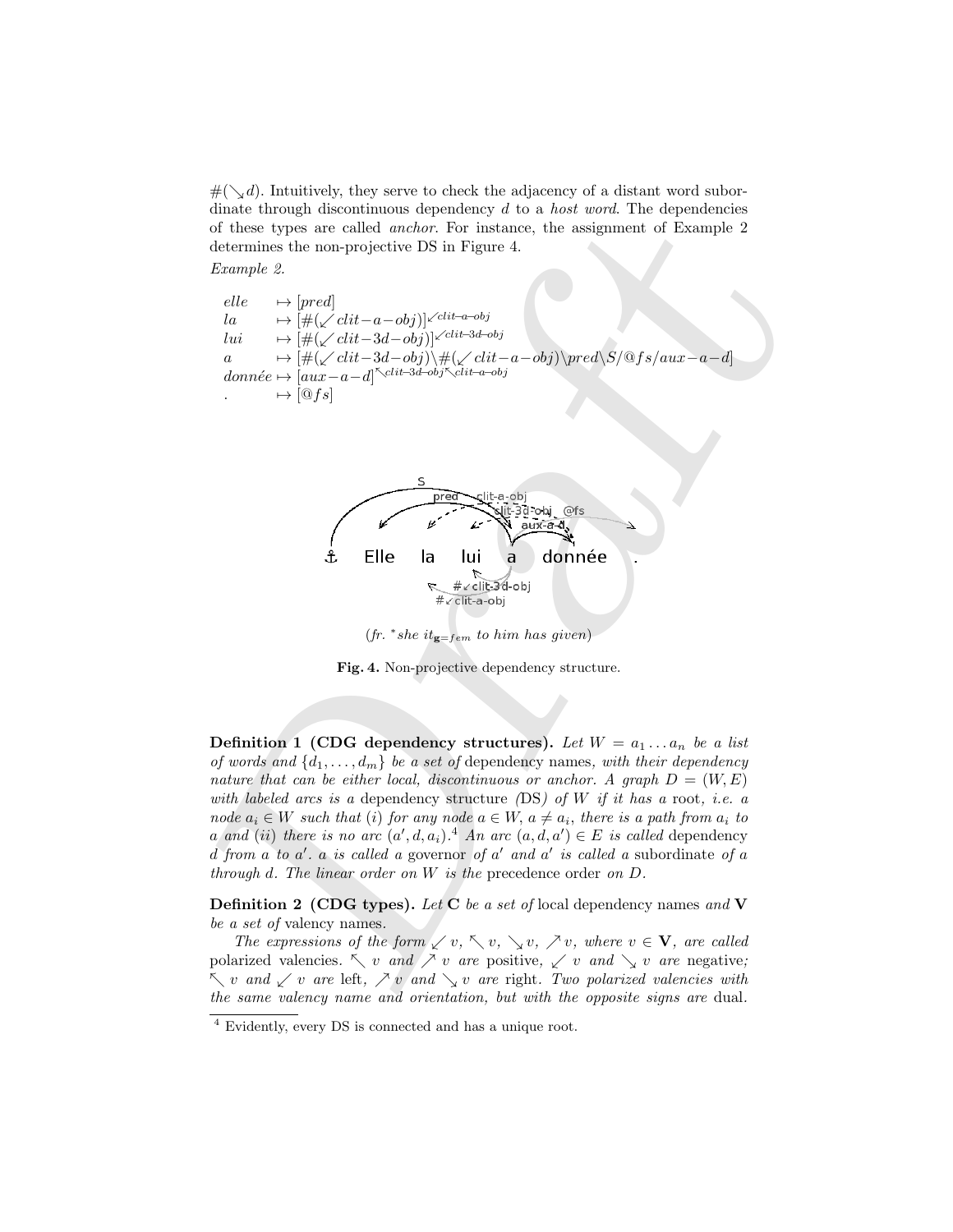An expression of one of the forms  $\#(\swarrow v), \#(\searrow v), v \in V$ , is called anchor type or just anchor. An expression of the form  $d^*$  where  $d \in \mathbb{C}$ , is called iterated dependency type. Local dependency names, iterated dependency types and anchor types are primitive types.

An expression of the form  $t = [L_m \backslash ... \backslash L_1 \backslash H/R_1 ... /R_n]$  in which  $m, n \geq 0$ ,  $L_1, \ldots, L_m, R_1, \ldots, R_n$  are primitive types and H is either a local dependency name or an anchor type, is called a basic dependency type.  $L_1, \ldots, L_m$  and  $R_1, \ldots, R_n$  are respectively left and right argument types of t. H is called the head type  $of t$ .

A (possibly empty) string P of polarized valencies sorted using the standard lexicographical order  $\langle_{lex}$  compatible with the polarity order  $\langle \langle \rangle \langle \langle \rangle \rangle$ is called a potential. A dependency type is an expression  $B<sup>P</sup>$  in which B is a basic dependency type and P is a potential.  $CAT(C, V)$  will denote the set of all dependency types over  $C$  and  $V$ .

CDG are defined using the following calculus of dependency types.<sup>5</sup> These rules are relativized with respect to the word positions in the sentence, which allows to interpret them as rules of construction of DS. Namely, when a type  $B^{v_1...v_k}$  is assigned to the word in a position i, we encode it using the state  $(B, i)^{(v_1, i) \dots (v_k, i)}$ . In these rules, types must be adjacent.

## Definition 3 (Relativized calculus of dependency types).

- $\mathbf{L}^1$ .  $\Gamma_1\left([C],i_1\right)^{P_1}\left([C\backslash\beta],i_2\right)^{P_2}\Gamma_2$   $\vdash$   $\Gamma_1\left([\beta],i_2\right)^{P_1P_2}\Gamma_2$
- $\mathbf{I}^{\mathbf{l}}.\quad \Gamma_{1}\left([C],i_{1}\right) ^{P_{1}}([C^{*}\backslash\beta],i_{2})^{P_{2}}\Gamma_{2}\models \left. \Gamma_{1}\left([C^{*}\backslash\beta],i_{2}\right) ^{P_{1}P_{2}}\Gamma_{2}\right.$
- $\Omega^l.$   $\varGamma_1\left([C^\ast\backslash \beta],i\right)^P\varGamma_2\ \vdash\ \varGamma_1\left([\beta],i\right)^P\varGamma_2$
- $\mathbf{D}^{\mathbf{l}}$ .  $\Gamma_1 \alpha^{P_1(\sqrt{C},i_1)P(\sqrt{C},i_2)P_2} \Gamma_2 + \Gamma_1 \alpha^{P_1PP_2} \Gamma_2$ ,

if the potential  $(\sqrt{C}, i_1)P(\sqrt{C}, i_2)$  satisfies the following pairing rule FA (first available) and where, moreover,  $i_1 < i_2$  (non-internal constraint).<sup>6</sup> **FA** : P has no occurrences of  $(\sqrt{C}, i)$  or  $(\sqrt{C}, i)$ , for any i

 $\mathbf{L}^{\mathbf{l}}$  is the classical elimination rule. Eliminating the argument type  $C \neq \#(\alpha)$ it constructs the (*projective*) dependency  $C$  and concatenates the potentials.  $C = \#(\alpha)$  creates anchor dependencies. I<sup>1</sup> derives  $k > 0$  instances of C.  $\Omega^1$ serves in particular for the case  $k = 0$ .  $\mathbf{D}^1$  creates discontinuous dependencies. It pairs and eliminates dual valencies with name  $C$  satisfying the rule  $FA$  to create the discontinuous dependency C.

sign or pass at<br>since, An expression of the producity and where it  $\infty$ , it can<br>dependency these Lee also the producity and  $\mathbb{R}$  and the dependency of<br>the producity ( $\mathbb{R}$  are producity) and  $\mathbb{R}$  and  $\mathbb{R}$  Now, in this relativized calculus, for every proof  $\rho$  represented as a sequence of rule applications, we may define the DS  $DS<sub>x</sub>(\rho)$  constructed in this proof. Namely, let us consider the calculus relativized with respect to a sentence  $x$  with the set of word occurrences W. Then  $DS_x(\varepsilon) = (W, \emptyset)$  is the DS constructed in the empty proof  $\rho = \varepsilon$ . Now, let  $(\rho, R)$  be a nonempty proof with respect to x and  $(W, E) = DS_x(\rho)$ . Then  $DS_x((\rho, R))$  is defined as follows:

If  $R = L^1$  or  $R = I^1$ , then  $DS_x((\rho, R)) = (W, E \cup \{(a_{i_2}, C, a_{i_1})\})$ . When C is a local dependency name, the new dependency is local. In the case where C is an

<sup>5</sup> We show left-oriented rules. The right-oriented are symmetrical.

<sup>&</sup>lt;sup>6</sup> This disallows internal primitive loops (the rule  $D<sup>l</sup>$  cannot apply to a single word).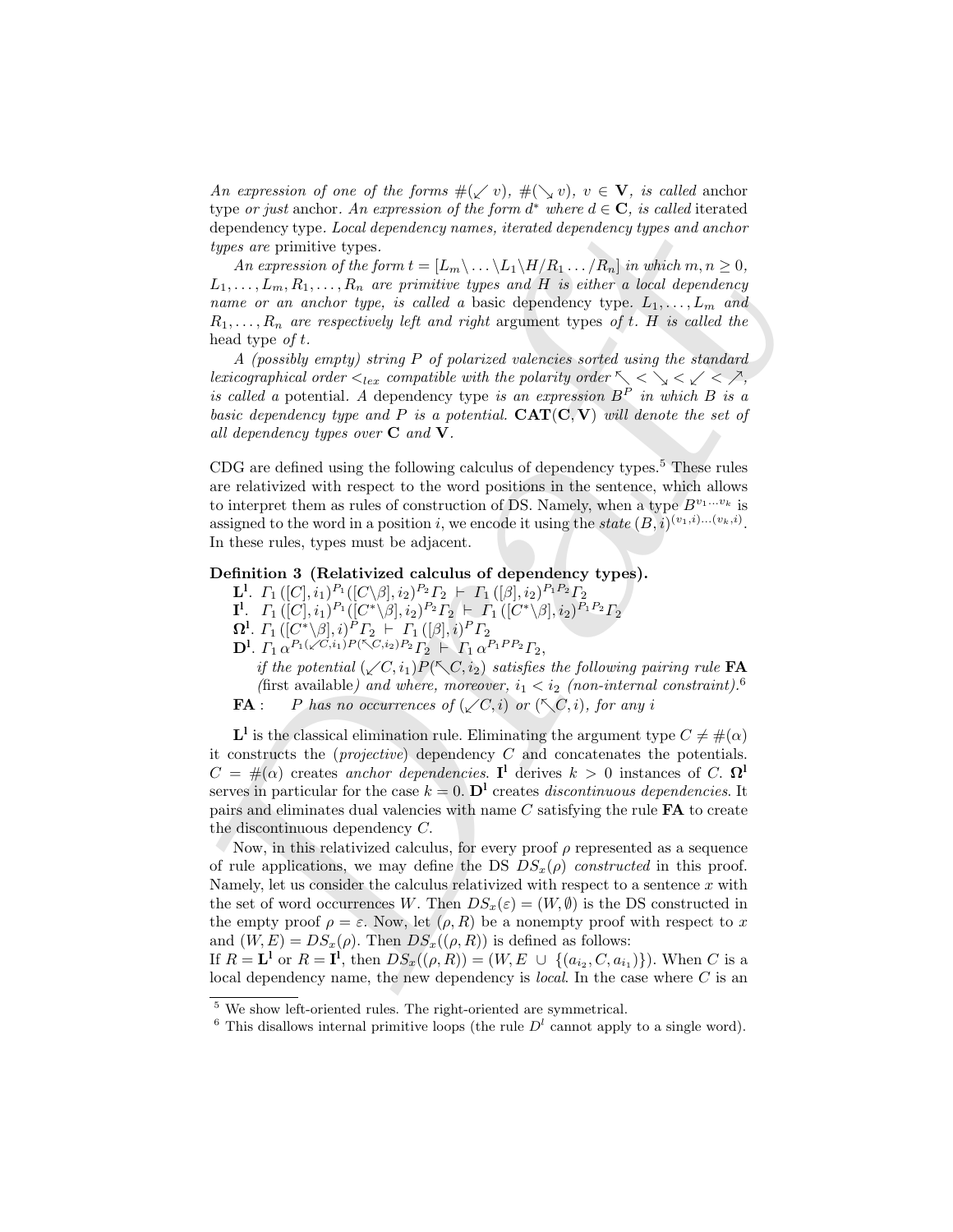anchor, this is an anchor dependency.

If  $R = \mathbf{\Omega}^{\mathbf{l}}$ , then  $DS_x((\rho, R)) = DS_x(\rho)$ .

If  $R = \mathbf{D}^{\mathbf{l}}$ , then  $DS_x((\rho, R)) = (W, E \cup \{(a_{i_2}, C, a_{i_1})\})$  and the new dependency is discontinuous.

Definition 4 (CDG). A categorial dependency grammar (CDG) is a system  $G = (W, \mathbf{C}, \mathbf{V}, S, \lambda)$ , where W is a finite set of words, **C** is a finite set of local dependency names containing the selected name  $S$  (an axiom),  $\bf{V}$  is a finite set of discontinuous dependency names and  $\lambda$ , called lexicon, is a finite substitution on W such that  $\lambda(a) \subset \text{CAT}(C, V)$  for each word  $a \in W$ .  $\lambda$  is extended on sequences of words  $W^*$  in the usual way.<sup>7</sup>

For  $G = (W, \mathbf{C}, \mathbf{V}, S, \lambda)$ , a DS D and a sentence x, let  $G[D, x]$  denote the relation:

 $D = DS_x(\rho)$  where  $\rho$  is a proof of  $(t_1, 1) \cdots (t_n, n) \vdash (S, j)$ for some  $n, j, 0 < j \leq n$  and  $t_1 \cdots t_n \in \lambda(x)$ .

Then the language generated by G is the set  $L(G) =_{df} \{w \mid \exists D \ G[D, w]\}$  and the DS-language generated by G is the set  $\Delta(G) =_{df} \{D \mid \exists w \ G[D,w]\}\$ .  $\mathcal{D}(CDG)$ and  $\mathcal{L}(CDG)$  will denote the families of DS-languages and languages generated by these grammars.

Example 3. The proof in Figure 5 shows that the DS in Figure 4 belongs to the DS-language generated by a grammar containing the type assignments shown above for the French sentence *Elle la lui a donnée* (the word positions are not shown on types).

CDG are very expressive. Evidently, they generate all CF-languages. They can also generate non-CF languages.

*Example 4.* The following CDG generates the language  $\{a^n b^n c^n \mid n > 0\}$  [6]:<sup>8</sup>

$$
a \mapsto #(\swarrow A)^{\swarrow A}, [\#(\swarrow A) \vee \#(\swarrow A)]^{\swarrow A}
$$
  

$$
b \mapsto [B/C]^{\nwarrow A}, [\#(\swarrow A) \setminus S/C]^{\nwarrow A}
$$
  

$$
c \mapsto [C], [B \setminus C]
$$

## 2.2 CDG with Sequences and Sequence Iterations

if  $R = 10$ , then  $DS_2(l_0, R) = D_2s_0(t)$ .<br>
If  $R = D$ , then  $DS_2(l_0, R) = (W, R \cup \{ (a_n, C, a_n) \})$  and the new dependency<br>
is describened.<br>
Definition 4 (CDG). A categorial dependency grammar (CDG) is a system<br>  $G = (W, C, V, S, \lambda)$ , wher The extended system introduced here defines sequences and sequence iterations. An extended type  $[\alpha \backslash (C_1 \bullet \cdots \bullet C_n) \backslash \beta]^P$  is viewed as a type that contains a sequence of *n* primitive types. It is equivalent to  $[\alpha \setminus C_n \setminus \cdots \setminus C_1 \setminus \beta]^P$ (the sequence appears in the reverse order). The starred version of a sequence  $[\alpha \setminus (C_1 \bullet \cdots \bullet C_n)^* \setminus \beta]^P$  is handled as a sequence of n primitive types that can be repeated none, once or several times. This construction with  $n > 1$  is not possible with classical CDG which allows only iteration of a primitive type (the case  $n = 1$ ). This type is equivalent to an infinite list of types :  $^P,$ 

$$
[\alpha \backslash \beta]^P
$$

<sup>7</sup>  $\lambda(a_1 \cdots a_n) = \{t_1 \ldots t_n \mid t_1 \in \lambda(a_1), \ldots, t_n \in \lambda(a_n)\}.$ 

<sup>8</sup> One can see that a DS is not always a tree.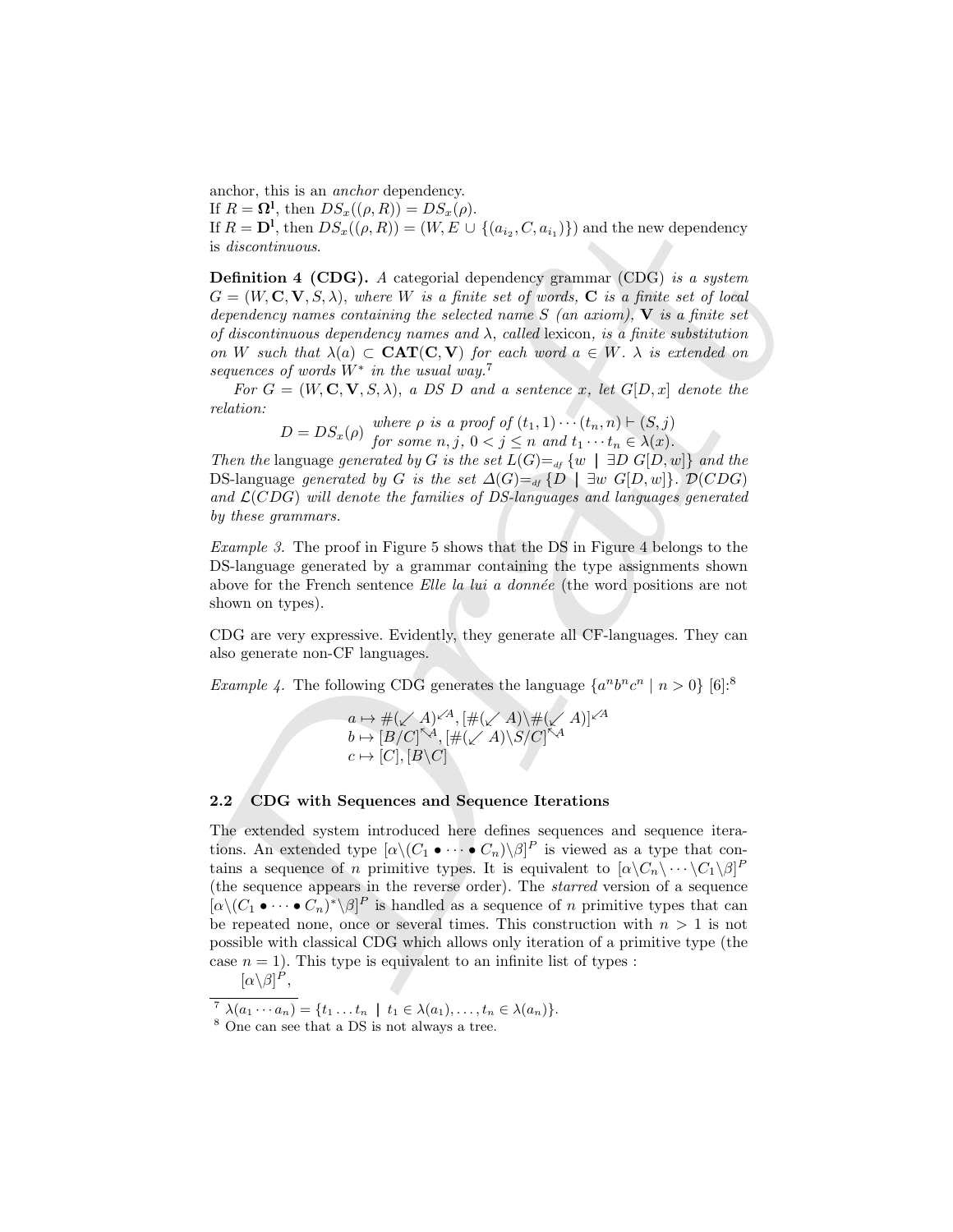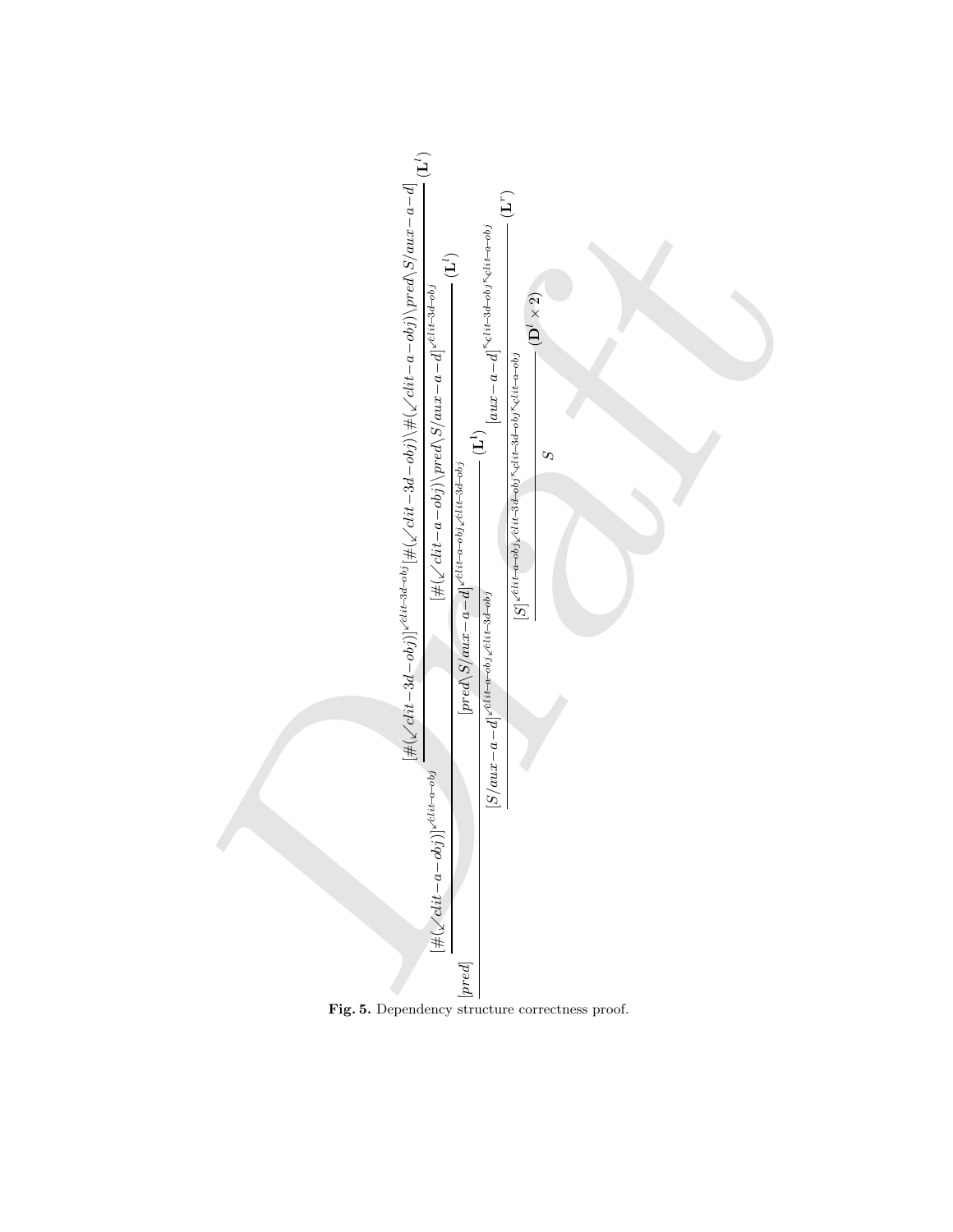$$
[\alpha \setminus (C_1 \bullet \cdots \bullet C_n) \setminus \beta]^P \equiv [\alpha \setminus C_n \setminus \cdots \setminus C_1 \setminus \beta]^P,
$$
  
\n
$$
[\alpha \setminus (C_1 \bullet \cdots \bullet C_n \bullet C_1 \bullet \cdots \bullet C_n) \setminus \beta]^P \equiv [\alpha \setminus C_n \setminus \cdots \setminus C_1 \setminus C_n \setminus \cdots \setminus C_1 \setminus \beta]^P,
$$
  
\netc.

**Definition 5.** We call sequence iteration types the expressions  $B^P$  where P is a potential,  $B = [L_m \backslash \cdots \backslash L_1 \backslash H / \cdots / R_1 \cdots / R_n]$ , H is either a local dependency name or an anchor type and  $L_m, \ldots, L_1, R_1, \ldots, R_n$  are either anchor types, local dependency names, sequences of local dependency names or sequence iterations of local dependency names (a sequence of one local dependency name is identified to a local dependency name).

## Rules for CDG with sequences and sequence iterations:

 $\mathbf{L}^{\mathbf{l}}$ .  $\Gamma_1\left([C],i_1\right)^{P_1}([C\backslash\beta],i_2)^{P_2}\Gamma_2 + \Gamma_1\left([\beta],i_2\right)^{P_1P_2}\Gamma_2$ 

C<sup>1</sup>.  $\Gamma_1([(\alpha)^*\setminus\beta], i)^P\Gamma_2 \vdash \Gamma_1([(\alpha\setminus(\alpha)^*\setminus\beta], i)^P\Gamma_2(\alpha)^*$  is a sequence iteration  $\mathbf{W}^1$ .  $\Gamma_1([(\alpha)^*\setminus\beta],i)^P\Gamma_2 \vdash \Gamma_1([\beta],i)^P\Gamma_2$  ( $\alpha$ )<sup>\*</sup> is a sequence iteration  $\mathbf{S}^1$ .  $\Gamma_1([(\alpha \bullet C)\setminus \beta], i)^P \Gamma_2 \vdash \Gamma_1([C \setminus \alpha \setminus \beta], i)^P \Gamma_2 \qquad (\alpha \bullet C)$  is a sequence  $\mathbf{D}^{\mathbf{l}}$ .  $\Gamma_1 \alpha^{P_1(\sqrt{C},i_1)P(\sqrt{C},i_2)P_2} \Gamma_2 \vdash \Gamma_1 \alpha^{P_1PP_2} \Gamma_2$ ,

if the potential  $(\sqrt{C}, i_1)P(\sqrt{C}, i_2)$  satisfies **FA** and if  $i_1 < i_2$ 

## 2.3 Links with Noncommutative Logic and Lambek Calculus

From a logical point of view, a CDG type  $B^P$  consists of a projective part B and a potential P. B can be seen as a logical formula in a resource sensible logic like linear logic. Because the order of formulas is also important, B can be seen either as a formula in noncommutative logic  $[1]$  or a formula in Lambek calculus [10].

In Lambek calculus, a sequence of primitive types is the product of primitive types. In the same perspective, a sequence iteration of primitive types has no equivalent in Lambek calculus.

 $[0](1, 1, \cdots, 1)$ ,  $[0, 1, \cdots, 1]$ ,  $[0, 1, \cdots, 1]$ ,  $[0, 1, \cdots, 1]$ ,  $[0, 1, \cdots, 1]$ ,  $[0, 1, \cdots, 1]$ ,  $[0, 1, \cdots, 1]$ ,  $[1, 1, \cdots, 1]$ ,  $[1, 1, \cdots, 1]$ ,  $[1, 1, \cdots, 1]$ ,  $[1, 1, \cdots, 1]$ ,  $[1, 1, \cdots, 1]$ ,  $[1, 1, \cdots, 1]$ In noncommutative logic, a type  $B = [L_m \backslash \cdots \backslash L_1 \backslash H / \cdots / R_1 \cdots / R_n]$  can be seen as the linear type  $L_m \to \cdots \to L_1 \to H \to R_1 \cdots \to R_n$  where  $\to$  and ◦− are the left and right linear implications. The sequence of primitive types  $(C_1 \bullet \cdots \bullet C_n)$  is the multiplicative noncommutative product  $(C_1 \odot \cdots \odot C_n)$ . The following implications are valid in noncommutative logic. They justify the rules for CDG sequences:

$$
(C_1 \odot \cdots \odot C_n) \rightarrow \beta \vdash C_n \rightarrow \cdots \rightarrow C_1 \rightarrow \beta
$$
  

$$
C_n \rightarrow \cdots \rightarrow C_1 \rightarrow \beta \vdash (C_1 \odot \cdots \odot C_n) \rightarrow \beta
$$

The sequence iteration of primitive types  $(C_1 \bullet \cdots \bullet C_n)^*$  corresponds to  $?$  ( $C_1 \odot$  $\cdots \odot C_n$ ): An iteration is seen as the dual of the exponential of the multiplicative product of the primitive types. The following provable sequents justify the rules for CDG sequence iterations:

$$
?(C_1 \odot \cdots \odot C_n) \rightarrow \beta \vdash (C_1 \odot \cdots \odot C_n \odot ?(C_1 \odot \cdots \odot C_n)) \rightarrow \beta
$$

$$
?(C_1 \odot \cdots \odot C_n) \rightarrow \beta \vdash \beta
$$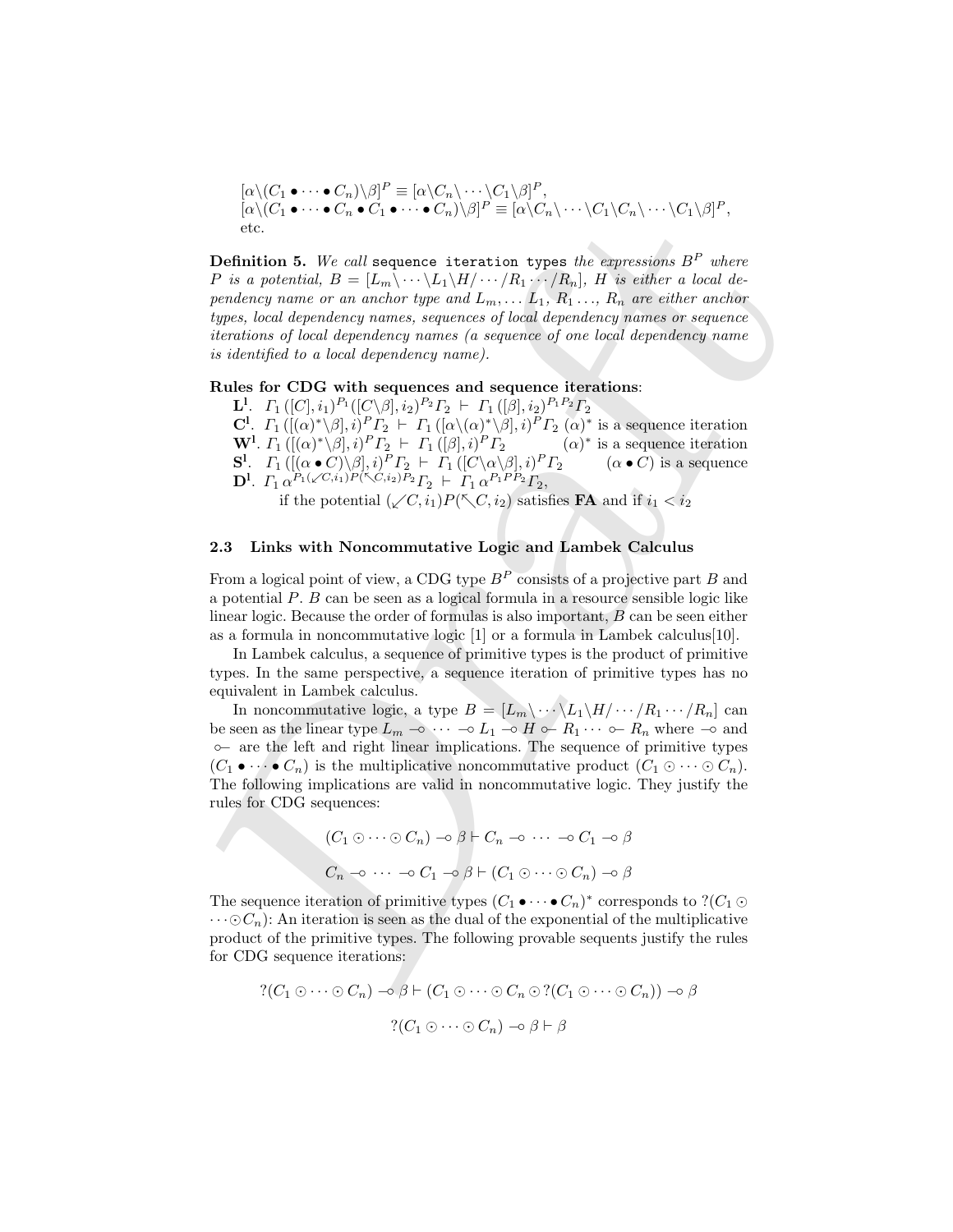Thus, it is possible to interpret the projective part of CDG types as a formula of noncommutative logic. The search for a valid analysis of a sentence becomes the proof search in noncommutative logic of a sequent where the formulae are one of the possible lists of types of the words through the lexicon of a grammar. This interpretation gives automatically a compositional semantic interpretation `a la Montague.

#### 2.4 Parsing and Expressive Power

or noncommutative inget: The section or what analysis of a stellar<br>there is proof search in noncommutative logic of a sequent where the formulas are<br>not search in noncommutative logic of a sequent where the formulas are<br>n Sequences can be seen as syntactic sugar for types. Thus, they don't change the parsing properties of languages and the expressive power of grammars. From a formal point of view, sequence iterations do not introduce new languages of string with respect to classical CDG. In fact, it is possible to emulate a sequence iteration by a simple iteration where each dependent corresponds to an element of the sequence (for instance the leftmost element of the sequence) and governs the other elements of the sequence. In contrast, sequence iterations introduce a new construction that is very common on DS corpora. For instance, the treebank Sequoia[4] models a list of elements as the alternative of an element and a punctuation mark. The introduction presents an example where the modifiers of the verb *réunir* alternate with commas: "Les cyclistes et vététistes peuvent se réunir ce matin, à 9h, place Jacques-Bailleurs, à l'occasion d'une sortie d'entraînement." (fr. the cyclists and ATB bikers may meet themselves this morning, at 9, at Jacques-Bailleurs square, for a training ride).

The parsing of CDG with sequence iterations is not very different from the parsing of classical CDG (i.e. with iterated dependency type). A sequence iteration at the leftmost position of a type  $[(d_1 \bullet \cdots \bullet d_n)^* \setminus L_1 \cdots \setminus H/R_1 / \cdots]^{P_2}$  is rewritten into  $[d_{n-1}\rangle \cdots \backslash d_1 \backslash (d_1 \bullet \cdots \bullet d_n)^* \backslash L_1 \cdots \backslash H/R_1 / \cdots]^{P_1 P_2}$  when the type  $[d_n]^{P_1}$  is on its left (potentials  $P_1P_2$  may generate non-projective dependencies).

## 3 Learnability Results

The section studies the learnability properties of CDG with sequence iterations from positive examples of dependency structures (because sequences can be seen as syntactic sugar, the grammar are supposed to contain no sequence). It ends with the definition of a new family of classes of such grammars that are learnable in this context.

## 3.1 Inference Algorithm

A vicinity corresponds for a word to the part of a type that is used in a DS.

**Definition 6 (Vicinity).** Given a DS D, the incoming and outgoing dependencies of a word w can be either local, anchor or discontinuous. For a discontinuous dependency d on a word w, we define its polarity  $p(\nwarrow, \searrow, \swarrow, \nearrow)$ , according to its direction (left, right) and as negative if it is incoming to w, positive otherwise.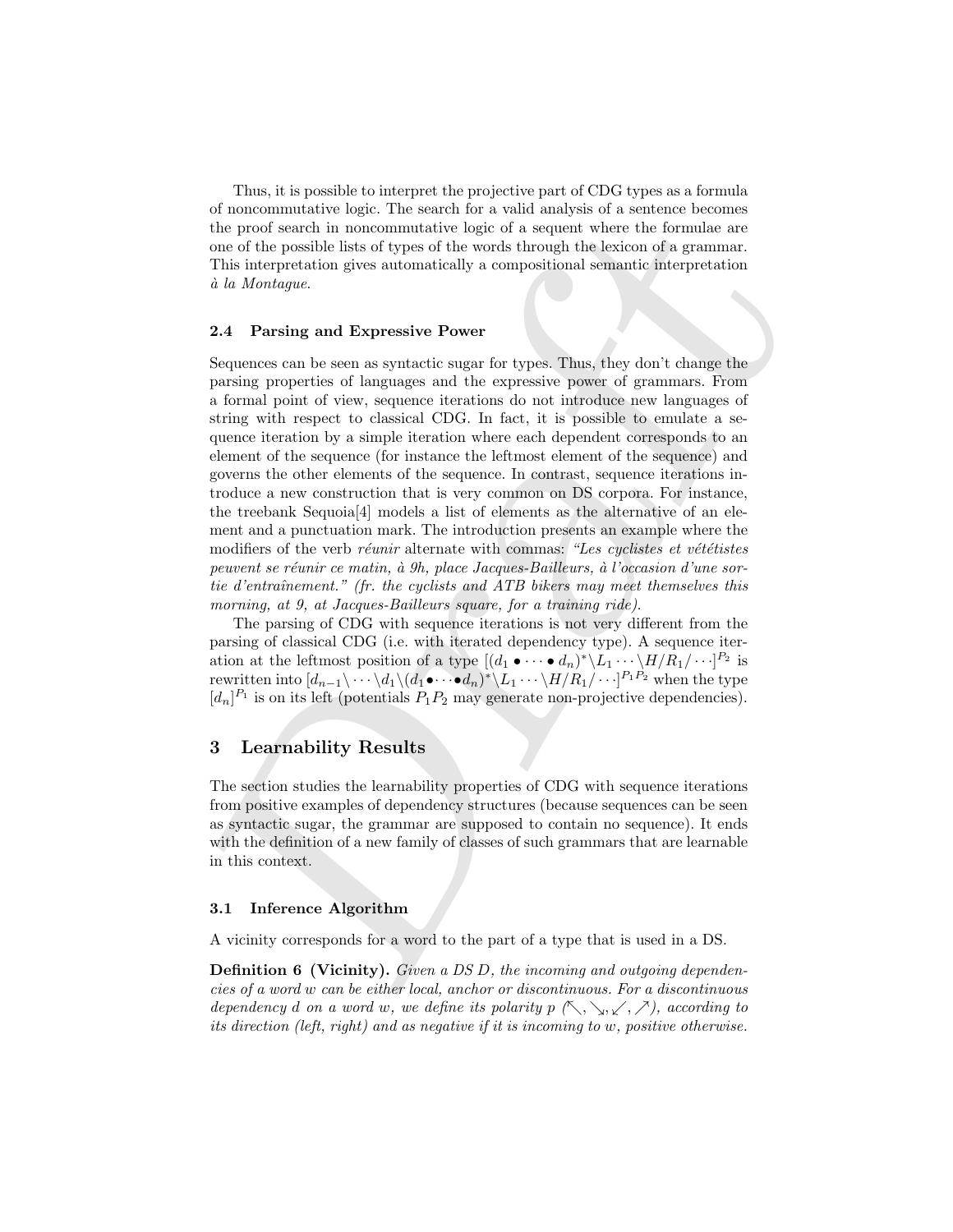Let D be a DS in which an occurrence of a word w has  $:$  the incoming projective dependency or anchor  $H$  (or the axiom S), the left projective dependencies or anchors  $L_k, \ldots, L_1$  (in this order), the right projective dependencies or anchors  $R_1, \ldots, R_m$  (in this order), and the discontinuous dependencies  $d_1, \ldots, d_n \in \mathbf{V}$ with their respective polarities  $p_1, \ldots, p_n$ .

Then the vicinity of  $w$  in  $D$  is the type

 $V(w, D) = [L_1 \backslash \cdots \backslash L_k \backslash H / R_m / \cdots / R_1]^P,$ 

in which P is a permutation of  $p_1d_1, \ldots, p_nd_n$  in the standard lexicographical order  $\langle$ <sub>lex</sub> compatible with the polarity order  $\langle \langle \rangle \langle \langle \rangle \langle \rangle$ .

are septenting to attention to the tastes of the large state of the matrix of the matrix  $R_1, ..., R_n$  (to this order), the toying therefore, and the decrease of matrix  $R_1, ..., R_n$ . Thus, the parameters of the decrease of the d For instance, *donnée* in Figure 4 has the vicinity  $[aux-a-d]^{\\\sim \text{clit}-a-obj\sim \text{clit}-3d-obj}$ . This vicinity is nearly the same as the type of  $\text{domnée}$  in the lexicon because this type doesn't have a sequence iteration (or an iterated dependency type). The difference comes from the order of the polarized valencies  $\sqrt{\text{clit}-a-obj}$  and  $\sim$  clit–3d–obj that appear in a different order. The vicinity of the verb réunir in Figure 2 is  $[aff \& obj:obj/mol/ponct/mol/ponct/mol/ponct/mol]$ . A type that is compatible with this vicinity could be  $[aff \mid obj:obj/(ponct \bullet mod)^* /mod]$ . In this case, the type in the lexicon and the vicinity are different.

## Definition 7 (Algorithm).

Figure 6 presents an inference algorithm  $\mathbf{TGE}^{(K)}_{J-seq}$  which, for every next DS in a training sequence, transforms the observed local, anchor and discontinuous dependencies of every word into a type with repeated local dependency sequences by introducing a sequence iteration for each group of at least  $K$  consecutive identical sequences of local dependencies. J indicates the maximum internal length of the sequences that are transformed into sequence iterations.

Definition 8 (Generalization). The notation  $TGen^{(K)}_{J-seq}(t_w)$ , that applies the inner loop algorithm in Figure 6 to a type  $t_w$ , is extended to sets of types, lexicons and grammars, in a usual way, such that each assignment  $w \mapsto t$  becomes  $w \mapsto TGen_{J-seq}^{(K)}(t)$ 

Ambiguities. Note that this process may be ambiguous. For instance, for  $K =$  $J = 2$ , the generalization of  $[a\backslash b\backslash a\backslash b\backslash a\backslash b\backslash a\backslash H]$  could be  $[(b \bullet a)^*\backslash a\backslash H]$  or  $[a\setminus (a \bullet b)^*\setminus H]$ . With the same conditions on K and J, the generalization of  $[b\setminus a\setminus a\setminus a\setminus A]$  could be  $[b\setminus a^*\setminus H]$  or  $[b\setminus (a \bullet a)^*\setminus a\setminus H]$ . There are several ways to overcome this, such as : [ALL mode] adds all such types in the internal loop ; or [LML mode] adds only the type corresponding to a leftmost longest sequence iteration with the shortest pattern. We could also consider different limiting neighbourhood conditions around the repeating pattern.

Definition 9 (LML mode). We consider three parameters of the repeated sequence: the start position, the pattern length, the total length. In the [LML mode], the three parameters have the priorities in that order: We consider first the leftmost position as the start position, then the smallest pattern length, then the maximal number of repetitions.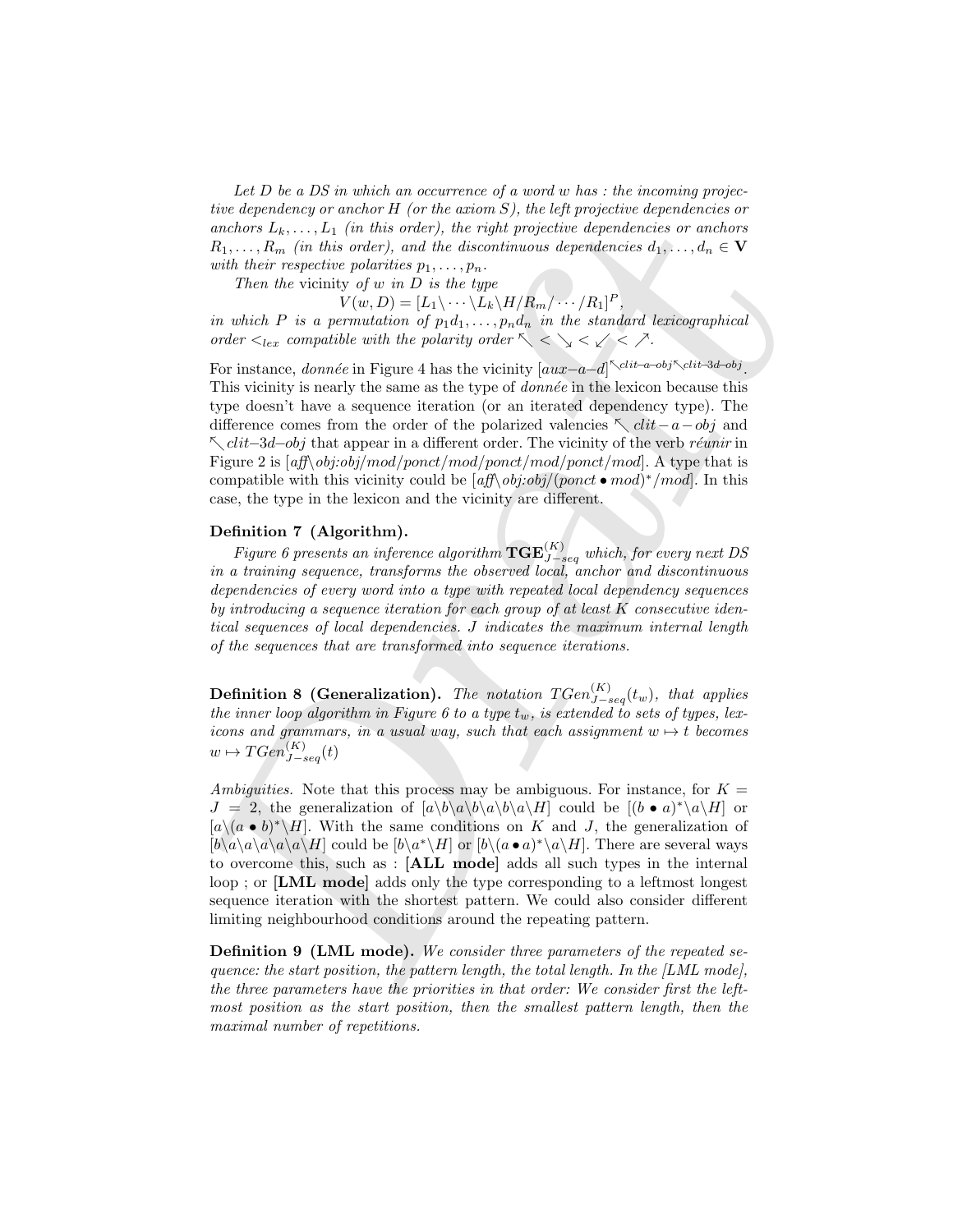Ominic CDC TCD( $\sum_{i=1}^{n} f(x_i) = 0$ ,  $M_i = 0$ ,  $M_i = 0$ ,  $M_i = 0$ ,  $M_i = 0$ ,  $M_i = 0$ ,  $M_i = 0$ ,  $M_i = 0$ ,  $M_i = 0$ ,  $M_i = 0$ ,  $M_i = 0$ ,  $M_i = 0$ ,  $M_i = 0$ ,  $M_i = 0$ ,  $M_i = 0$ ,  $M_i = 0$ ,  $M_i = 0$ ,  $M_i = 0$ ,  $M_i = 0$ ,  $M_i = 0$ ,  $M_i = 0$ ,  $M_i =$  $\mathbf{Algorithm} \; \mathbf{TGE}^{(K)}_{J-seq}$  (type-generalize-expand): Input:  $\sigma$ , a training sequence of length  $N$ . **Output: CDG TGE** $_{J-seq}^{(K)}(\sigma)$ . let  $G_H = (W_H, \mathbf{C}_H, \mathbf{V}_H, S, \lambda_H)$  where  $W_H := \emptyset$ ;  $\mathbf{C}_H := \{S\}$ ;  $\mathbf{V}_H := \emptyset$ ;  $\lambda_H := \emptyset$ ; (loop) for  $i = 1$  to  $N$  // loop on  $\sigma$ (loop) for  $i = 1$  to  $N$  // loop on  $\sigma$ <br>let  $D$  such that  $\sigma[i+1] = \sigma[i] \cdot D$ ; // the *i*-th DS of  $\sigma$ let D such that  $\sigma[i+1] = \sigma[i] \cdot D;$ let  $(X, E) = D$ ; (loop) for every  $w \in X$  // the order of the loop is not important  $W_H := W_H \cup \{w\};$ let  $t_w = V(w, D)$  // the vicinity of w in D  $\mathbf{C}_H := \mathbf{C}_H \cup \{ d \mid d$  is a local dependency name of  $t_w$  }  $\mathbf{V}_H := \mathbf{V}_H \cup \Set{d \mid \#(\swarrow d) \text{ or } \#(\searrow d) \text{ is an anchor type of } t_w}$ ∪ {  $d \mid \nwarrow d, \swarrow d, \nearrow d$  or  $\searrow d$  is a polarized valency of  $t_w$  }  $\ell \slash \slash \ \textcolor{red}{\prime}$  – computing the generalization of  $t_w$ :  $TGen^{(K)}_{J-seq}(t_w)$  $t'_w := t_w$ (loop) while  $t'_w = [\alpha \backslash \delta \backslash \cdots \backslash \delta \backslash \beta]^P$ with at least K consecutive occurrences of  $\delta = d_j \backslash \cdots \backslash d_1$   $(j \leq J)$ ,  $d_1, \ldots, d_j \in \mathbf{C}_H, COND_{ll}(\alpha, \delta)$  (or  $\alpha$  not present) and  $COND_{lr}(\beta, \delta)$  $t'_w := [\alpha \backslash (d_1 \bullet \cdots \bullet d_j)^* \backslash \beta]^P$ (loop) while  $t'_w = [\alpha/\delta/\cdots/\delta/\beta]^P$ with at least K consecutive occurrences of  $\delta = d_j / \cdots / d_1$   $(j \leq J)$ ,  $d_1, \ldots, d_j \in \mathbf{C}_H, COND_{rl}(\alpha, \delta)$  and  $COND_{rr}(\beta, \delta)$  (or  $\beta$  not present)  $t'_w := [\alpha/(d_1 \bullet \cdots \bullet d_j)^*/\beta]^P$  $\ell \slash \slash \hspace{-0.8em} \mid$   $\ell'$  defines  $TGen^{(K)}_{J-seq}(t_w)$  $\lambda_H(w) := \lambda_H(w) \cup \{t'_n\}$  $//$  expansion end end where  $COND_{ll}(\alpha, \delta) = \alpha$  does not end in  $\delta$  $COMP_{lr}(\beta, \delta) = \beta$  does not start with  $\delta\setminus$  $COND_{rl}(\alpha, \delta) = \alpha$  does not end in  $\delta$ 

 $COMP_{rr}(\beta, \delta) = \beta$  does not start with  $\delta$ 

**Fig. 6.** *Inference algorithm*  $\mathbf{TGE}^{(K)}_{J-seq}$  ; the inner loop defines  $TGen^{(K)}_{J-seq}(t_w)$  on types.

This mode is detailed by the following examples.

-  $T Gen_{2-seq}^{(2)}([a\backslash b\backslash a\backslash b\backslash a\backslash H]) = [(b \bullet a)^*\backslash a\backslash H]$  and not  $[b\backslash (a \bullet b)^*\backslash H]$  because the leftmost repeated sequences for  $K = J = 2$  start with the leftmost a of  $[a\backslash b\backslash a\backslash b\backslash a\backslash b\backslash a\backslash H]$ 

-  $T Gen_{2-seq}^{(2)}([H/a/a/a/a/a]) = [H/a<sup>*</sup>]$  and not  $[H/(a \bullet a)<sup>*</sup>]$  because the sequences for  $a^*$  and  $(a \cdot a)^*$  both start with the leftmost a in  $[H/a/a/a/a]$  but the pattern length of  $a^*$  is one (the smallest) and the pattern length of  $(a \bullet a)^*$ is two.

-  $T Gen^{(2)}_{2-seq}([H/a/b/a/b/a/b/a]) = [H/(b • a)*/a]$  and not  $[H/(b • a)*/a/b/a]$ because for  $K = J = 2$  even if there are two repeated sequences starting at the leftmost a with a pattern length of two  $(b \cdot a)$  that are  $a/b/a/b$  and  $a/b/a/b/a/b$ , the maximal number of repetitions is three and corresponds to  $a/b/a/b/a/b$ .

#### 3.2 Algorithm Properties

Some terminology The following definitions are introduced for ease of writing.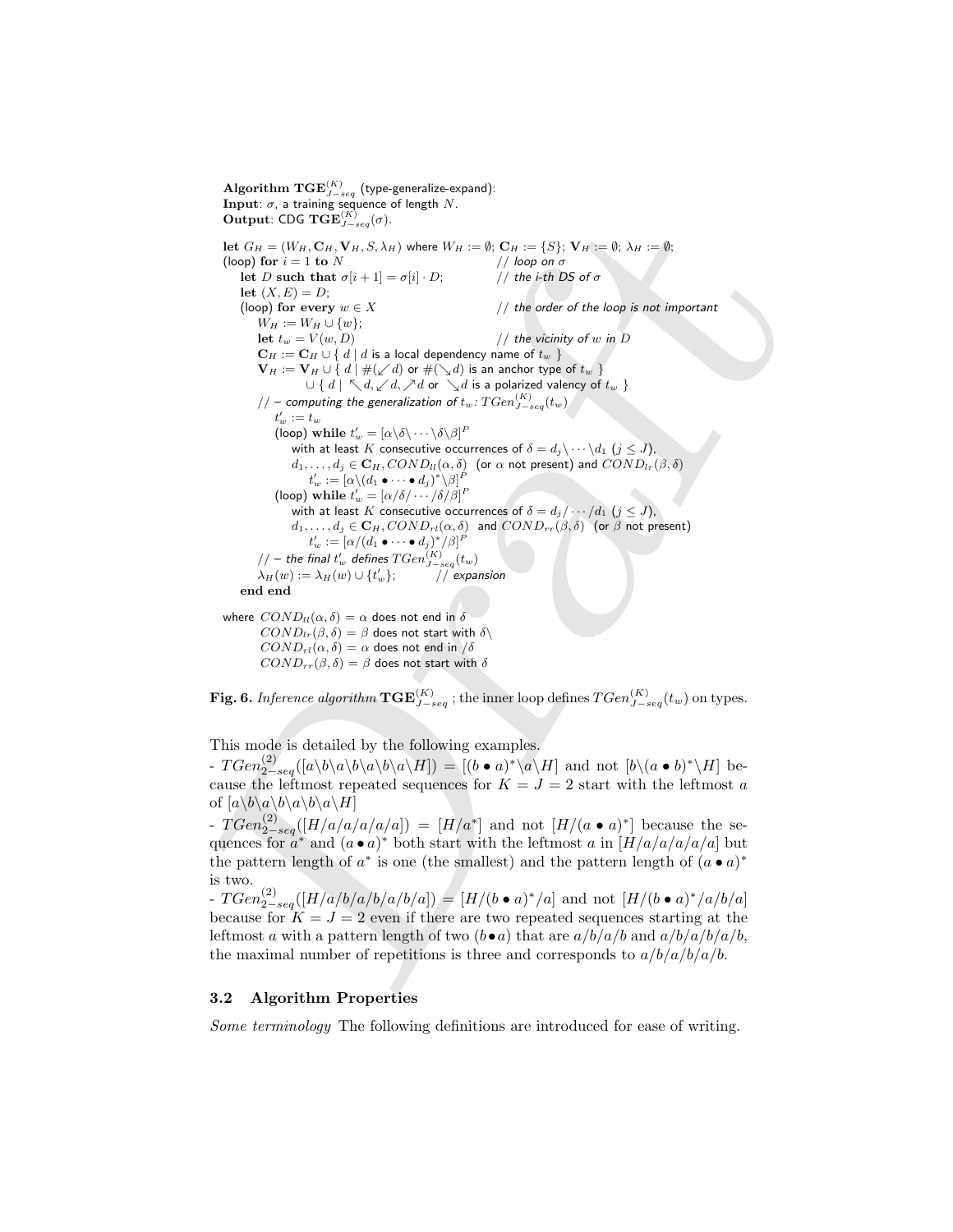Definition 10 (argument-form). By an argument-form we mean a part of a type with the form  $L_m\setminus\ldots\setminus L_1\setminus\sigma r$  the form  $/R_1\ldots/R_n$  where each  $L_i$ ,  $R_i$  is a possible argument in a CDG type (in short an argument-form is a writing fragment on one side in a CDG type).

Definition 11 (Component). By a star-component in a type or an argumentform t, we mean any  $x^* \backslash$  or  $\langle x^* \rangle$  occurring in the writing of t. By a primitive component in a type or an argument-form t, we mean any  $x^*\rangle$ ,  $\langle x^*, d \rangle$ , or  $\langle d \rangle$ where d is a local dependency name or an anchor type, occurring in the writing of t. These notions are extended to the form without  $\setminus$  or  $\setminus$ .

Definition 12 (Parallel Decomposition). If t' is the result of the algorithm  $TGen^{(K)}_{J-seq}$  on  $t = [L_1\backslash \cdots \backslash H/\cdots /R_1]^P$  in the LML mode, we can decompose in parallel:  $t = [\alpha_1 \cdots H \cdots \alpha_N]^P$  and  $t' = [\beta_1 \cdots H \cdots \beta_N]^{P'}$  where  $P' = sort(P)$ , each  $\alpha_i$  is an argument-form,  $\beta_i$  is a primitive component and:

 $\beta_1 = TGen_{J-seq}^{(K)}(\alpha_1) \dots \beta_j = TGen_{J-seq}^{(K)}(\alpha_j) \dots and \beta_N = TGen_{J-seq}^{(K)}(\alpha_N)$ The pair  $(\alpha_1 \ldots \alpha_N, \beta_1 \ldots \beta_N)$  defines the parallel decomposition of  $(t, t')$  in the LML mode ; we call  $(\alpha_i, \beta_i)$  a block and we say that each index i selects block  $(\alpha_i, \beta_i)$  in the decomposition.

Construction and key lemmas

**Definition 13 (Expansion).** For any type t, we define its full expansion  $FE(t)$ as the set of types obtained from t by erasing or by replacing its star-components  $x^*$  (d<sup>\*</sup> or  $(d_1 \bullet d_2)^*$  when  $J = 2$ ) by any successive repetitions of x.

Note. This set is infinite when there is at least one star-component, but is used as an intermediate for proofs. It corresponds to the possible vicinities that can be associated to a word in a DS.

Definition 14 (Expansion of Rank  $K'$ ). For any t, type or argument-form, we define its full expansion of rank  $K'$ ,  $FE^{K'}(t)$ , as the set of types obtained from t by erasing or by replacing all its star-components  $x^*$  by any successive repetitions of  $x$  not more than  $K'$  times.

**Lemma 1.** Let  $K > 1$ ,  $J = 1$  or 2 and  $K' \ge K + 1$ . For any type t:  $TGen^{(K)}_{J-seq}(FE^{K'}(t)) = TGen^{(K)}_{J-seq}(FE^{K+1}(t))$  (1)

a type solar tae joint  $\log N$ . Not the *ff*  $\lim_{M \to \infty}$  that  $\log N$  a more each  $L_i$ ,  $R_i$  is a more than the control of  $\log N$ . The mass of  $\log N$  and  $\log N$  and  $\log N$  and  $\log N$  and  $\log N$  and  $\log N$  and  $\log N$  and  $\log N$  and  $\$ *Proof.* We show (1). Obviously  $TGen_{J-seq}^{(K)}(FE^{K+1}(t)) \subseteq TGen_{J-seq}^{(K)}(FE^{K'}(t)).$ We show the converse for  $J = 2$   $(J = 1$  is a subcase of  $J = 2$ . Suppose  $t_1 \in FE^{K'}(t_0)$ , let  $t_2 = TGen_{J-seq}^{(K)}(t_1)$  and let  $\alpha_j$ ,  $\beta_j$ , for  $1 \le j \le N$  denote the parallel decomposition of  $(t_1, t_2)$  in the LML mode. We discuss by induction on the construction of  $t_0$ , considering the parallel decomposition.

We consider the leftmost star-component  $x^*$  in  $t_0$  repeated more than  $K + 1$ times in  $t_1$ . We show that we can replace it by  $t'_1$  with only  $K + 1$  repetitions of this pattern instead (unchanged elsewhere).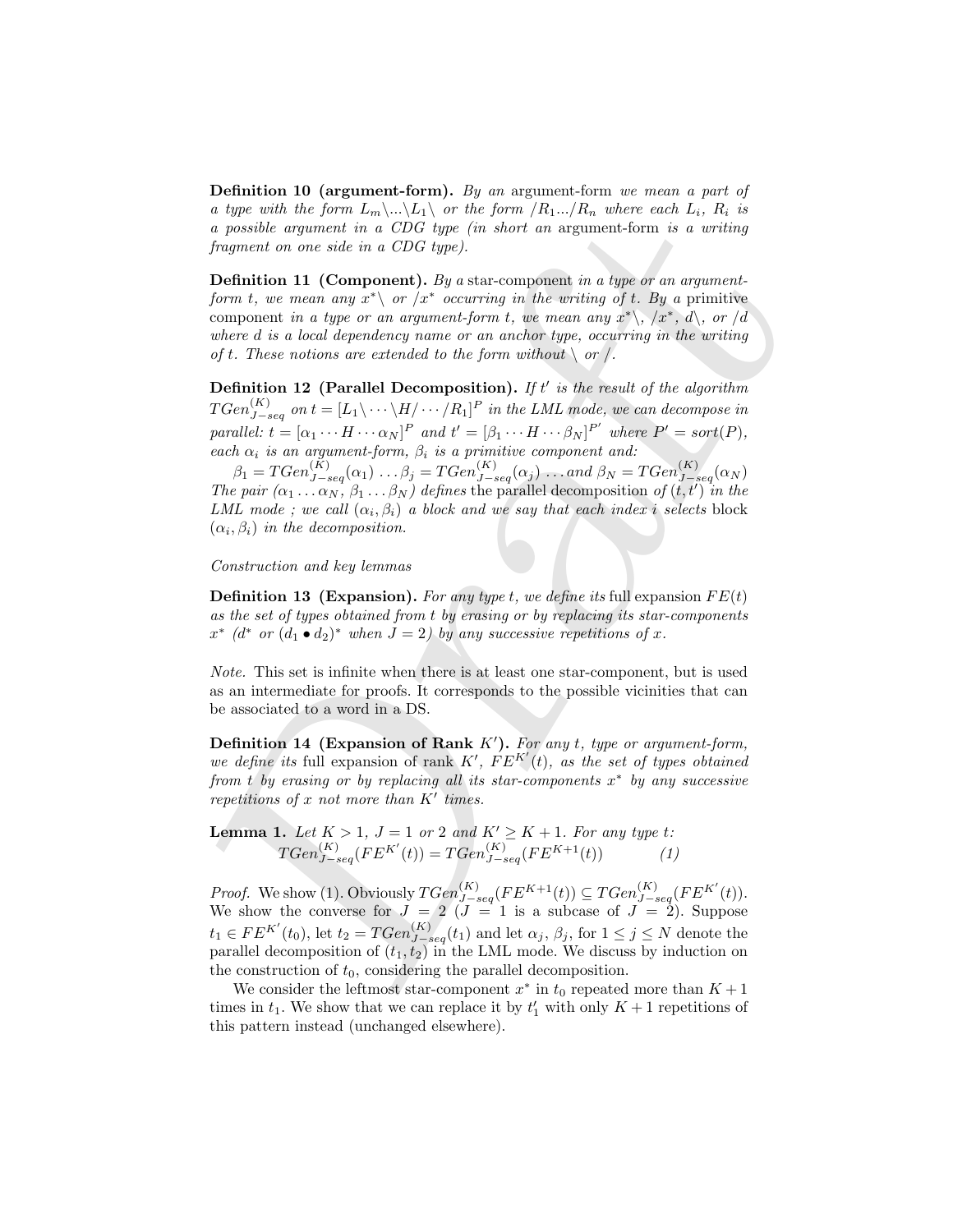- If  $|x| = 1$ , then  $x^*$  of  $t_0$  corresponds to  $d\langle d\langle \cdots d\rangle$  or  $\langle d/d\rangle \cdots d$  in  $t_1$ .

(1.1) If this argument-form of  $t_1$  (and  $x^*$  of  $t_0$ ) corresponds to a unique block i in the parallel decomposition of  $(t_1, t_2)$ , then  $\alpha_i$  contains more than  $K + 1$  x and  $\beta_i = x^*$ ; in that case, we define  $t'_1$  by replacing in  $\alpha_i$  all the repetition of x with only  $K + 1$  repetitions of x. In this case,  $x^*$  of  $t_0$  corresponds to  $K + 1$  x in  $t'_1$  and the algorithm yields the same type.

(1.2) If the argument-form corresponds to several adjacent blocks in the parallel decomposition of  $(t_1, t_2)$ , the leftmost x is the end of a block i with  $\beta_i = (x \bullet d_1)^*$ and the others are in the block  $i+1$  with  $\beta_{i+1} = x^*$ .  $\alpha_{i+1}$  contains at least K x. We define  $t'_1$  by replacing in  $\alpha_{i+1}$  all the repetition of x by only K repetitions of x. In this case,  $x^*$  of  $t_0$  corresponds to  $K + 1$  x in  $t'_1$  which yields the same type (algorithm output).

- If  $|x| = 2$ , then x is the succession of  $d_1$  and  $d_2$   $(x = d_2 \cdot d_1)$  and it corresponds to  $d_1 \backslash d_2 \backslash d_1 \cdots \backslash d_1 \backslash d_2 \backslash$  or  $/d_1/d_2/d_1 \cdots /d_1/d_2)$ :

(2.1) If  $x^*$  of  $t_0$  corresponds to a unique block i, in that case, as in (1.1), we define  $t_1'$  by replacing in  $\alpha_i$  the repetition of  $d_1$  and  $d_2$  with  $K+1$  repetitions of  $d_1$  and  $d_2$ . In this case,  $x^*$  of  $t_0$  corresponds to  $K + 1$  x in  $t'_1$  which yields the same type (algorithm output).

(17) The arguments continue that the specifical of  $W(x)$  corresponds to a tentarion of  $\beta_1 = x^2$ ; in the parallel decomposition of  $\{\beta_1, \beta_2\}$ , then  $\alpha_1$  operation so than  $K + 1$  and  $\beta_1 = x^2$ ; with case, we define (2.2) if  $d_1 \neq d_2$  and  $x^*$  corresponds to several adjacent blocks in the parallel decomposition of  $(t_1, t_2)$  starting at block i, this means that in the LML mode the leftmost  $d_1$  corresponds to the end of block i, the rightmost  $d_2$  correspond to the beginning of block  $i+2$  and the other local dependency names  $d_2, d_1, d_2 \ldots, d_2, d_1$ correspond to block  $i+1$  with  $\beta_{i+1} = (d_2 \bullet d_1)^*$ . We define  $t'_1$  by replacing in  $\alpha_{i+1}$  the repetition of  $d_2$  and  $d_1$  with K repetitions of  $d_2$  and  $d_1$ . In this case,  $x^*$  of  $t_0$  corresponds to  $K + 1$  x in  $t'_1$  which yields the same type (algorithm output).

 $(2.3)$  if  $d_1 = d_2$ , we have the same cases as in  $(1.1)$  and  $(1.2)$  but with more than  $2K + 2$  local dependency names.

We can repeat this process until no expansion is made more than  $K + 1$ times, hence the converse inclusion.

For example, if  $t_0 = a \langle a \rangle (b \cdot a)^* \langle b \rangle H$ , with  $J = 2, K = 2, K' = 4$ : the decomposition for  $t_1 = a\langle a\rangle a\langle b\rangle a\langle b\rangle a\langle b\rangle a\langle b\rangle b\langle b\rangle H$  (with  $K' = K + 2$ repetitions) can be compared to that of  $t_1' = a \langle a \rangle a \langle b \rangle a \langle b \rangle a \langle b \rangle b \langle b \rangle H$  with  $K+1$ repetitions (we recall that the display order is reverted for internal sequence as arguments):

$$
TGen_{2-seq}^{(2)} \begin{vmatrix} \alpha_1 = a \langle a \rangle a \rangle \alpha_2 = b \langle a \rangle b \langle a \rangle b \langle a \rangle \alpha_3 = b \langle b \rangle b \rangle \end{vmatrix} \begin{vmatrix} t_1 \\ t_2 \end{vmatrix}
$$
  
\n
$$
TGen_{2-seq}^{(2)} \begin{vmatrix} \alpha_1 = a \langle a \rangle a \langle a \rangle \alpha_2 = b \langle a \rangle b \langle a \rangle a \langle a_3 = b \langle b \rangle b \rangle \end{vmatrix} \begin{vmatrix} t_1 \\ t_2 \end{vmatrix}
$$
  
\n
$$
TGen_{2-seq}^{(2)} \begin{vmatrix} \alpha_1 = a \langle a \rangle a \langle a \rangle \alpha_2 = b \langle a \rangle b \langle a \rangle a \langle a_3 = b \langle b \rangle b \rangle \end{vmatrix} \begin{vmatrix} t_1 \\ t_2 \end{vmatrix}
$$

Note that  $a\a\langle a\langle b\rangle a\langle b\rangle b\langle b\rangle$ , with K repetitions only, yields a different decomposition.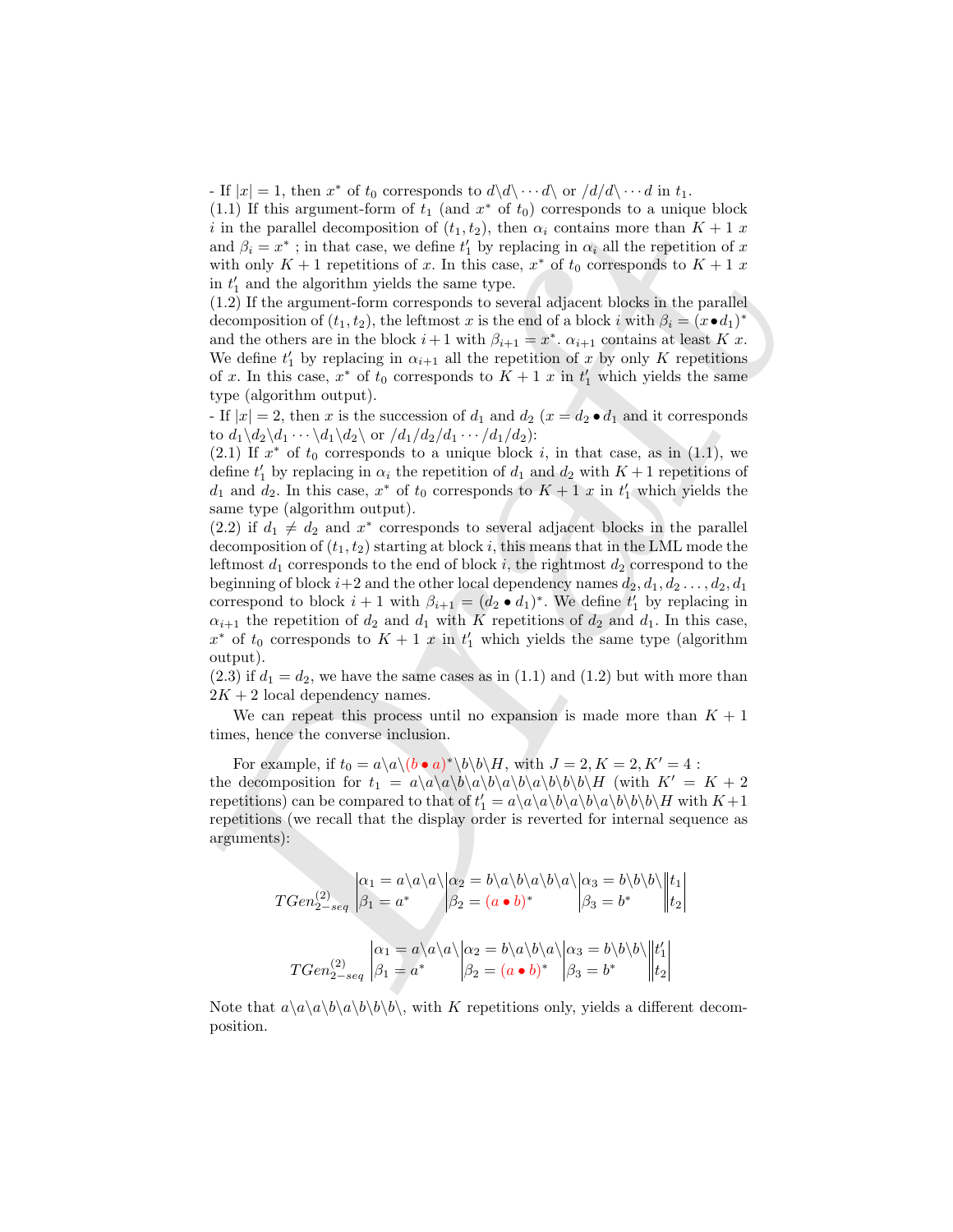**Corollary 1.** Let  $K > 1$  and  $J = 1$  or 2. For any type t the result of the algorithm  $TGen^{(K)}_{J-seq}$  on the full extension of t is a finite set and is the same set as the result of this algorithm on  $FE^{K+1}(t)$ .

The definitions of  $FE^{K}$  and  $FE^{K+1}$  are extended to sets, lexicons and grammars in the usual way.

**Lemma 2.** Let  $K > 1$  and  $J = 1$  or 2. Let G be a CDG with sequence iterations. We have:

(1) all vicinities of words in DS of  $\Delta(G)$  belong to some  $FE(t)$ , where t is assigned by G.

(2) if  $\sigma$  is a finite sequence in  $\Delta(G)$ , then  $\Delta(TGE^{(K)}_{J-seq}(\sigma)) \subseteq \Delta(G')$  where G' is  $TGE^{(K)}_{J-seq}$  on  $FE^{K+1}(G)$ 

*Proof.* If G generates  $D \in \sigma$  where a word w occurs with a vicinity  $t_w$ , for which G uses the assignment  $w \mapsto t$  in the derivation, then  $t_w$  must be in  $FE(t)$ . Finally, we use Corollary 1 relating  $FE(t)$  to  $FE^{K+1}(t)$ .

**Theorem 1 (Convergence).** Let  $K > 1$  and  $J = 1$  or 2. Let G be any CDG. The algorithm  $TGE^{(K)}_{J-seq}$  stabilizes on every training sequence in  $\Delta(G)$  to a grammar with assignments in  $TGE^{(K)}_{J-seq}$  on  $(FE^{K+1}(G)).$ 

agains<br>functions  $1 \csc^2 n$ , for the pull extension of  $F E^K$  is a ginde set and is the same<br>set as the result of this algorithm on  $F E^K$ <sup>14</sup>(i).<br>The definitions of  $F E^K$  and  $F E^{K+1}$  are extended to sets, because and gra *Proof.* We have (1)  $TGE^{(K)}_{J-seq}(\sigma[i]) \subseteq TGE^{(K)}_{J-seq}(\sigma[i+1]) \subseteq ...$  As observed in Lemma 2, the vicinities for the words of the DS in  $\sigma$  belong to  $FE(G)$ . If we had an infinite chain of types  $t'_{i} = TGE^{(K)}_{J-seq}(t_i)$ , with assignments  $w_i \mapsto t'_{i}$ in  $TGE^{(K)}_{J-seq}(\sigma[i]),$  but not in  $TGE^{(K)}_{J-seq}(\sigma[i-1])$  (we could consider one such chain concerning a same word w as the lexicon of  $G$  is finite); now all  $t_i$  also belong to some  $FE^{K_i}(G)$ , then if  $K' > K + 1$ , there exists  $t''_i$  in  $FE^{K+1}(G)$ , such that  $t'_{i} = TGE^{(K)}_{J-seq}(t''_{i}),$  we can thus view the set of  $t'_{i}$  as the result of  $TGE^{(K)}_{J-seq}$  on a subset of  $FE^{K+1}(G)$  ; obviously  $FE^{K+1}(G)$  is finite, we would then have a contradiction.

Therefore for any  $G$  and any  $K>1$  :

 $\exists N, \forall N' \geq N \; TGE^{(K)}_{J-seq} (\sigma[N']) = TGE^{(K)}_{J-seq} (\sigma[N])$ 

Furthermore, if  $w \mapsto t' \in TGE^{(K)}_{J-seq}(\sigma[N])$  there exists  $w \mapsto t'' \in FE^{K+1}(G)$ , such that  $t' = TGE^{(K)}_{J-seq}(t'')$  : in that sense the assignments in  $TGE^{(K)}_{J-seq}(\sigma[N])$ are in  $TGE^{(K)}_{J-seq}$  on  $(FE^{K+1}(G)).$ 

**Proposition 1.** Let  $K > 1$  and  $J = 1$  or 2. If G is a CDG and  $\sigma$  is a sequence in  $\Delta(G)$  then (1)  $TGE^{(K)}_{J-seq}(\sigma[i]) \subseteq TGE^{(K)}_{J-s}$  $monotonicity/incrementality$ (2)  $\sigma[i] \subseteq \Delta(TGE^{(K)}_{J-seq}(\sigma[i]))$  expansivity (3)  $\Delta (TGE^{(K)}_{J-seq}(\sigma[i])) \subseteq \Delta(G')$  where G' is  $TGE^{(K)}_{J-seq}$  on  $FE^{K+1}(G)$ 

*Proof.* (1) holds by definition of the algorithm (that expands the lexicon); (2) can be shown by adapting the derivation ; (3) follows from a preceeding lemma.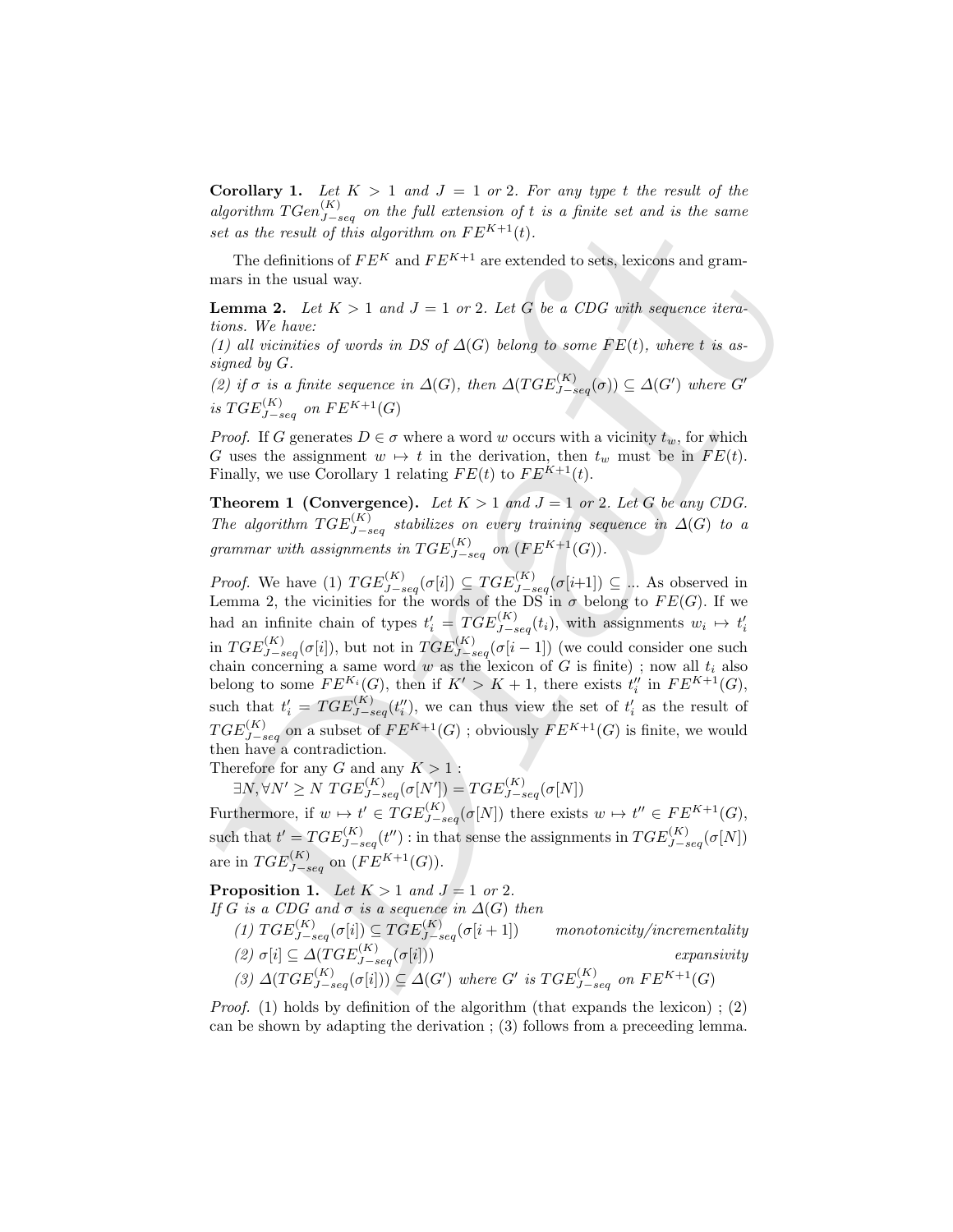#### 3.3 A Family of Learnable Classes

Definition 15. Two grammars are said strongly equivalent if they generate the same dependency structure language. The strong equivalence criterion:

(i) G is strongly equivalent to  $TGE^{(K)}_{J-seq}$  on  $FE^{K+1}(G)$ 

defines the subclass written  $\mathcal{CC}DG_{J-seq}^K$  of grammars satisfying (i).

**Theorem 2.** Let  $K > 1$  and  $J = 1$  or 2. The algorithm  $TGE^{(K)}_{J-seq}$  learns the class of CDG satisfying the strong equivalence criterion (i), from labelled dependency structures.

*Proof.* From Proposition 1(1) :  $TGE^{(K)}_{J-seq}(\sigma[i]) \subseteq TGE^{(K)}_{J-seq}(\sigma[i+1]) \subseteq ...$ The stabilization property holds (Theorem 1):

 $\exists N, \forall N' \geq N \; TGE^{(K)}_{J-seq} (\sigma[N']) = TGE^{(K)}_{J-seq} (\sigma[N])$ 

Then by Proposition 1(2):  $\Delta(G) \subseteq \Delta(TGE^{(K)}_{J-seq}(\sigma[N]),$ 

and using (i) and Proposition 1(3):  $\Delta(G) \subseteq \Delta(TGE^{(K)}_{J-seq}(\sigma[N])) \subseteq \Delta(G)$ . Therefore for any grammar, such that (i) we get the convergence to a grammar generating the same structure language.

Observe that this class does not impose a bound on the number of types associated to a word (in contrast to  $k$ -valued grammars). The learnability for  $J = 1$  was studied in [3], with a special case of our algorithm.

# 4 Extended CDG and Dependency Treebanks

From dependency treebanks to vicinities. Our workflow applies to data in the Conll format<sup>9</sup>. The CDG potentials in this section are considered as empty<sup>10</sup>.

Definition 15. The gramma one solid struggly equivalent if they generate the<br>same dependency structure language. The strong equivalence criterian:<br>(i) G is strongly equivalent to  $TGE_{\Delta_{reg}}^{(K)}$  on  $FE^{(K+1)}(G)$ <br>defines the For each governor unit in each corpus we have computed (using MySQL and Camelis<sup>11</sup>): (1) its *vicinity* in the root simplified form  $[l_1\ldots l_n\cdot\mathrm{root}/r_m\ldots/r_1]$ (where  $l_1$  to  $l_n$  on the left and  $r_1$  to  $r_m$  on the right are the successive dependency names from that governor), then (2) its generalization as *star-vicinity*, replacing consecutive repetitions of  $d_k$  on a same side with  $d_k^*$ ; and (3) its generalization as *vicinity 2seq* following the LML mode of the algorithm in Figure 6 for  $J=K=2$ .

Our development allows to mine repetitions and to call several kinds of viewers : we use the item/word description interactive viewer camelis and the sentence parse conll viewer [11] or  $\text{grow}^{12}$ .

Figure 7 on its left, shows the *root simplified vicinities* computed on corpus Sequoia; the resulting file has been loaded as an interactive information context, in Camelis ; this tool manages three synchronised windows: the current query is on the top, selecting the objects on the right, their properties can be browsed in the multi-facets index on the left.

 $^9$  http://universaldependencies.org/format.html

<sup>&</sup>lt;sup>10</sup> this complies with Sequoia data, but may be a simplification for some other corpora

 $11$  www.irisa.fr/LIS/softwares

 $12$  http://talc2.loria.fr/grew/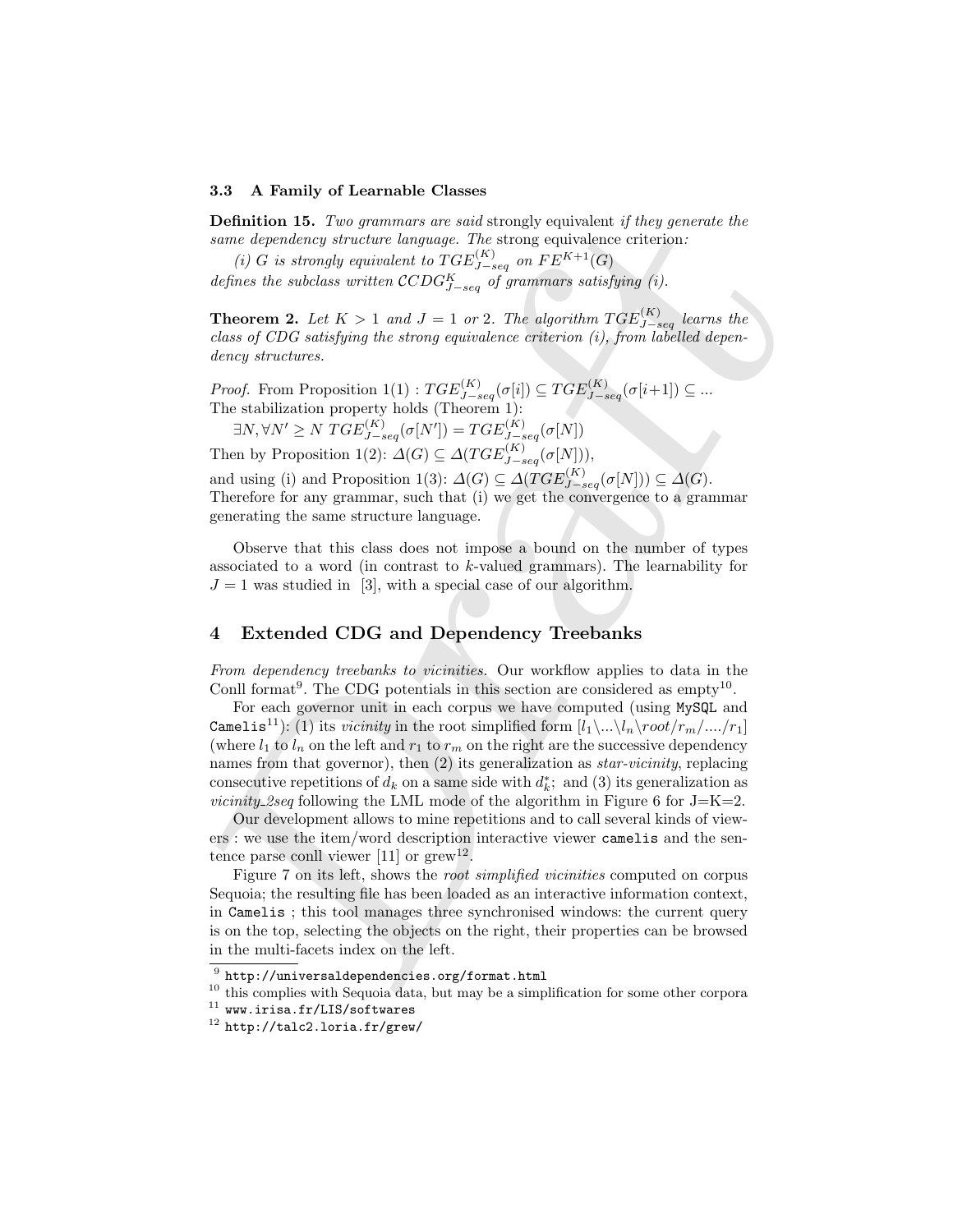| ⊼<br>< Results: 1 - 20 / 239<br>Texto (239)<br>1788 : célébrées<br>1511 : organisée<br>1772 : homme<br>2251 : journée<br>829 : création<br>1003 : mettre<br>1960: Joseph<br>1464 : auront<br>744 : menée<br>1432 : réunir<br>1548 : décès<br>3145 : appris<br>2519 : gravi<br>2812:tels<br>1486 : ont<br>3193: aux<br>Picto (0)<br>$\frac{v}{2}$<br>Pivot<br>$\oplus$ vicinity is "Nroot/mod.app/ponct/mod.app/ponct/mod.app/ponct/mod.app/ponct/mod.app/ponct/mod.app/ponct/mod.app/pon $\vdash$<br>Zoom<br>$\equiv$ vicinity is "ponct\\root/ponct/ponct/mod/ponct/mod/ponct/mod/ponct/mod"<br>is "ponct\troot/ponct/mod/ponct/mod/ponct/mod/ponct/mod/ponct/mod"<br>is "aux.pass\\suj\\root/ponct/mod/ponct/mod/ponct/mod"<br>is "aux.pass\\suj\\root/ponct/ponct/mod/ponct/mod"<br>$\pm$ vicinity is "\\root/mod/ponct/obj.p/ponct/obj.p/ponct/obj.p"<br>$\pm$ vicinity is "\\root/mod/ponct/mod/ponct/mod/ponct/mod"<br>is "\troot/ponct/ponct/mod/ponct/mod/mod"<br>is "\troot/mod/ponct/mod/ponct/mod"<br>is "\\root/ponct/mod/ponct/mod/ponct"<br>is "det\\root/dep/ponct/dep/ponct/dep"<br>$\equiv$ vicinity is "\\root/obj.p/ponct/obj.p/ponct/obj.p"<br>$\pm$ vicinity is "\\root/coord/ponct/mod/ponct/mod"<br>$\pm$ vicinity is "\\root/dep/ponct/mod/ponct/mod"<br>$\pm$ vicinity is "\\root/obj/ponct/mod/ponct/mod"<br>$\frac{1}{\sqrt{2}}$<br><bottom><br/>⊞ vicinity<br/><b>⊞</b> vicinity<br/>⊞ vicinity<br/><b>⊞</b> vicinity<br/><b>⊞</b> vicinity<br/>+ vicinity<br/><b>⊞</b> vicinity<br/><math>\circ</math> =&lt; <math>\circ</math><br/><math display="inline">\bar{\rm H}</math><br/>3<br/><math display="inline">\sim</math><br/>G<br/>3<br/>3<br/><math display="inline">\sim</math><br/><math display="inline">\sim</math><br/><math display="inline">\sim</math><br/><math display="inline">\sim</math><br/><math display="inline">\sim</math><br/><math display="inline">\sim</math><br/>4<br/>4<br/>4<br/><math display="inline">_{\odot}</math></bottom> | $338A + 64A$<br><down<br><math>\Box</math> NOT</down<br> | $\Box$ Features preselection $\Box$ Objects preselection<br>has repetition 2seq right | Apply |
|-------------------------------------------------------------------------------------------------------------------------------------------------------------------------------------------------------------------------------------------------------------------------------------------------------------------------------------------------------------------------------------------------------------------------------------------------------------------------------------------------------------------------------------------------------------------------------------------------------------------------------------------------------------------------------------------------------------------------------------------------------------------------------------------------------------------------------------------------------------------------------------------------------------------------------------------------------------------------------------------------------------------------------------------------------------------------------------------------------------------------------------------------------------------------------------------------------------------------------------------------------------------------------------------------------------------------------------------------------------------------------------------------------------------------------------------------------------------------------------------------------------------------------------------------------------------------------------------------------------------------------------------------------------------------------------------------------------------------------------------------------------------------------------------------------------------------------------------------------------------------------------------------------------------------------------------------------------------------------------------|----------------------------------------------------------|---------------------------------------------------------------------------------------|-------|
|                                                                                                                                                                                                                                                                                                                                                                                                                                                                                                                                                                                                                                                                                                                                                                                                                                                                                                                                                                                                                                                                                                                                                                                                                                                                                                                                                                                                                                                                                                                                                                                                                                                                                                                                                                                                                                                                                                                                                                                           |                                                          |                                                                                       |       |
|                                                                                                                                                                                                                                                                                                                                                                                                                                                                                                                                                                                                                                                                                                                                                                                                                                                                                                                                                                                                                                                                                                                                                                                                                                                                                                                                                                                                                                                                                                                                                                                                                                                                                                                                                                                                                                                                                                                                                                                           |                                                          |                                                                                       |       |
|                                                                                                                                                                                                                                                                                                                                                                                                                                                                                                                                                                                                                                                                                                                                                                                                                                                                                                                                                                                                                                                                                                                                                                                                                                                                                                                                                                                                                                                                                                                                                                                                                                                                                                                                                                                                                                                                                                                                                                                           |                                                          |                                                                                       |       |
|                                                                                                                                                                                                                                                                                                                                                                                                                                                                                                                                                                                                                                                                                                                                                                                                                                                                                                                                                                                                                                                                                                                                                                                                                                                                                                                                                                                                                                                                                                                                                                                                                                                                                                                                                                                                                                                                                                                                                                                           |                                                          |                                                                                       |       |
|                                                                                                                                                                                                                                                                                                                                                                                                                                                                                                                                                                                                                                                                                                                                                                                                                                                                                                                                                                                                                                                                                                                                                                                                                                                                                                                                                                                                                                                                                                                                                                                                                                                                                                                                                                                                                                                                                                                                                                                           |                                                          |                                                                                       |       |
|                                                                                                                                                                                                                                                                                                                                                                                                                                                                                                                                                                                                                                                                                                                                                                                                                                                                                                                                                                                                                                                                                                                                                                                                                                                                                                                                                                                                                                                                                                                                                                                                                                                                                                                                                                                                                                                                                                                                                                                           |                                                          |                                                                                       |       |
|                                                                                                                                                                                                                                                                                                                                                                                                                                                                                                                                                                                                                                                                                                                                                                                                                                                                                                                                                                                                                                                                                                                                                                                                                                                                                                                                                                                                                                                                                                                                                                                                                                                                                                                                                                                                                                                                                                                                                                                           |                                                          |                                                                                       |       |
|                                                                                                                                                                                                                                                                                                                                                                                                                                                                                                                                                                                                                                                                                                                                                                                                                                                                                                                                                                                                                                                                                                                                                                                                                                                                                                                                                                                                                                                                                                                                                                                                                                                                                                                                                                                                                                                                                                                                                                                           |                                                          |                                                                                       |       |
|                                                                                                                                                                                                                                                                                                                                                                                                                                                                                                                                                                                                                                                                                                                                                                                                                                                                                                                                                                                                                                                                                                                                                                                                                                                                                                                                                                                                                                                                                                                                                                                                                                                                                                                                                                                                                                                                                                                                                                                           |                                                          |                                                                                       |       |
|                                                                                                                                                                                                                                                                                                                                                                                                                                                                                                                                                                                                                                                                                                                                                                                                                                                                                                                                                                                                                                                                                                                                                                                                                                                                                                                                                                                                                                                                                                                                                                                                                                                                                                                                                                                                                                                                                                                                                                                           |                                                          |                                                                                       |       |
|                                                                                                                                                                                                                                                                                                                                                                                                                                                                                                                                                                                                                                                                                                                                                                                                                                                                                                                                                                                                                                                                                                                                                                                                                                                                                                                                                                                                                                                                                                                                                                                                                                                                                                                                                                                                                                                                                                                                                                                           |                                                          |                                                                                       |       |
|                                                                                                                                                                                                                                                                                                                                                                                                                                                                                                                                                                                                                                                                                                                                                                                                                                                                                                                                                                                                                                                                                                                                                                                                                                                                                                                                                                                                                                                                                                                                                                                                                                                                                                                                                                                                                                                                                                                                                                                           |                                                          |                                                                                       |       |
|                                                                                                                                                                                                                                                                                                                                                                                                                                                                                                                                                                                                                                                                                                                                                                                                                                                                                                                                                                                                                                                                                                                                                                                                                                                                                                                                                                                                                                                                                                                                                                                                                                                                                                                                                                                                                                                                                                                                                                                           |                                                          |                                                                                       |       |
|                                                                                                                                                                                                                                                                                                                                                                                                                                                                                                                                                                                                                                                                                                                                                                                                                                                                                                                                                                                                                                                                                                                                                                                                                                                                                                                                                                                                                                                                                                                                                                                                                                                                                                                                                                                                                                                                                                                                                                                           |                                                          |                                                                                       |       |
|                                                                                                                                                                                                                                                                                                                                                                                                                                                                                                                                                                                                                                                                                                                                                                                                                                                                                                                                                                                                                                                                                                                                                                                                                                                                                                                                                                                                                                                                                                                                                                                                                                                                                                                                                                                                                                                                                                                                                                                           |                                                          |                                                                                       |       |
|                                                                                                                                                                                                                                                                                                                                                                                                                                                                                                                                                                                                                                                                                                                                                                                                                                                                                                                                                                                                                                                                                                                                                                                                                                                                                                                                                                                                                                                                                                                                                                                                                                                                                                                                                                                                                                                                                                                                                                                           |                                                          |                                                                                       |       |
|                                                                                                                                                                                                                                                                                                                                                                                                                                                                                                                                                                                                                                                                                                                                                                                                                                                                                                                                                                                                                                                                                                                                                                                                                                                                                                                                                                                                                                                                                                                                                                                                                                                                                                                                                                                                                                                                                                                                                                                           |                                                          |                                                                                       |       |
|                                                                                                                                                                                                                                                                                                                                                                                                                                                                                                                                                                                                                                                                                                                                                                                                                                                                                                                                                                                                                                                                                                                                                                                                                                                                                                                                                                                                                                                                                                                                                                                                                                                                                                                                                                                                                                                                                                                                                                                           |                                                          |                                                                                       |       |
|                                                                                                                                                                                                                                                                                                                                                                                                                                                                                                                                                                                                                                                                                                                                                                                                                                                                                                                                                                                                                                                                                                                                                                                                                                                                                                                                                                                                                                                                                                                                                                                                                                                                                                                                                                                                                                                                                                                                                                                           |                                                          |                                                                                       |       |

Fig. 7. Simplified vicinities computed on corpus Sequoia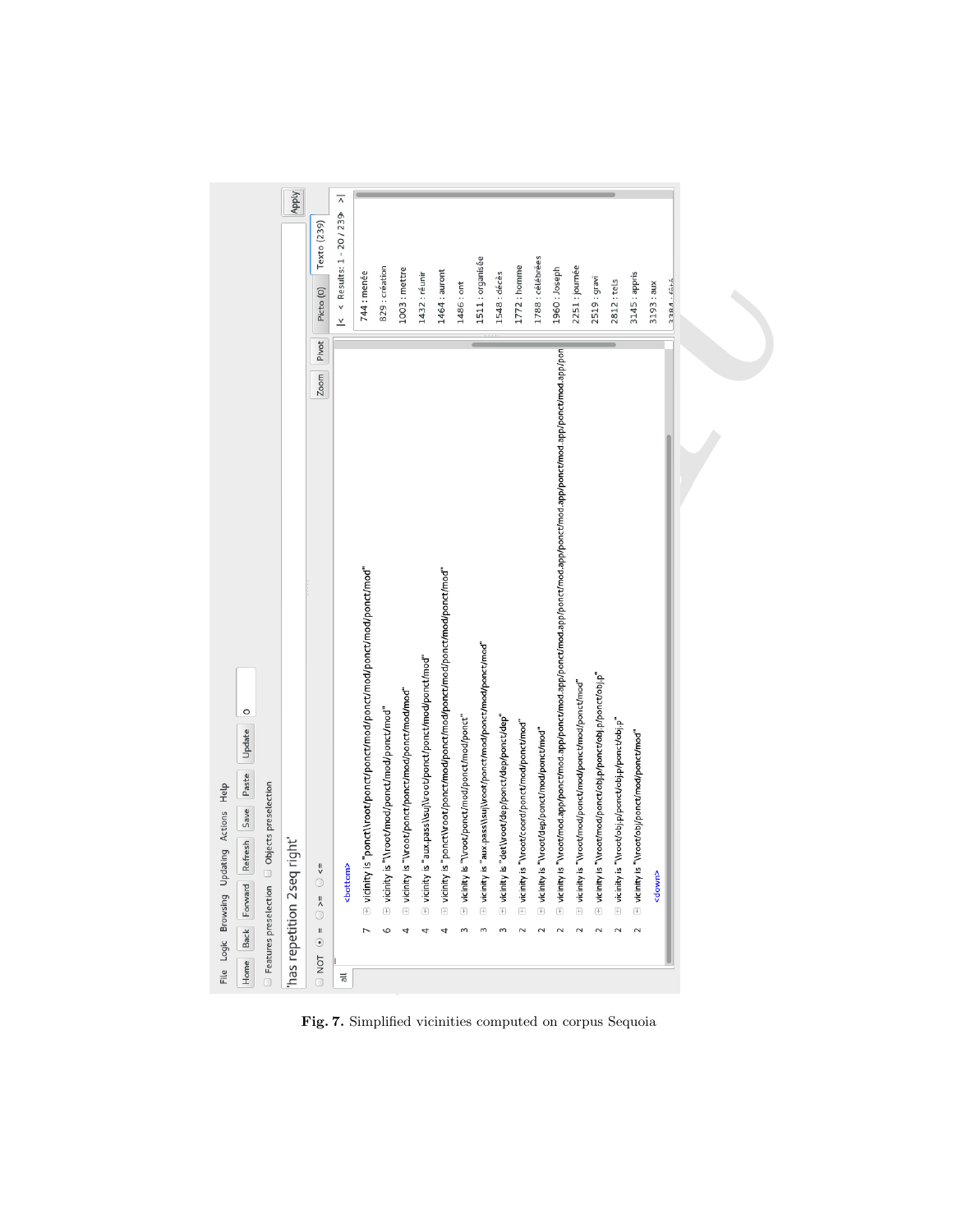Results on the French corpus Sequoia. We consider a version of corpus Sequoia [4] that defines dependency structures. the study uses only the surface syntax dependency tree. Sequoia is not validated by a dependency grammar in the sense of Mel'čuk and does not have to follow the repeatable principle.

The process yields 530 distinct star-vicinities having repetition(s) (a star), among 2660 distinct vicinities (on 67038 units, among which 37883 governors). For example the form "notables"<sup>13</sup> with postag "NC" has:

vicinity det\root/mod/mod/dep/dep and star-vicinity det\root/mod\*/dep\*. We observe that:<sup>14</sup> consecutive repeatable dependencies  $d_1 \cdot d_1$  on the left are : aff, dep, det, mod, ponct; consecutive repeatable dependencies on the right are: coord, dep  $(+)$  dep.coord), mod  $(+)$  mod.app), obj:obj $+$ obj.p, p\_obj.o, ponct

pina demonstrations to the same base of the same pina since suppose of the since suppose the same of Mehanizoty tree. Sequels is not validated by a dependency grammar in the sense of Mehanizoty tree. Sequels is not valida The most frequent vicinity\_star is "det\root/mod\*" (204 units), the most frequent vicinity 2seq is "\root/(mod . ponct)\*" (25 units), 166 units correspond to a repetition "(mod . ponct)\*". Several repeated sequences of length 2 occur, either on the left or on the right, these patterns always include a ponct dependency: (suj . ponct) (ponct . suj) (ponct . obj.p) (ponct . obj) (ponct . mod.voc) (ponct . mod.rel) (ponct . mod.app) (ponct . mod) (ponct . dep.coord) (ponct . dep) (ponct . coord) (p obj.o . ponct) (obj.p . ponct) (obj . ponct) (obj.cpl . ponct) (mod.voc . ponct) (mod . ponct) (mod.app . ponct) (dep . ponct) (dep.coord . ponct) (de\_obj . ponct) (coord . ponct) (ats . ponct)

Repeated sequences of length 3, with three distinct dependencies seem to be rare. We found one sentence<sup>15</sup> illustrating this case:  $"$  Ils ont vidé les supermarchés de nourriture, les pharmacies de médicaments, les usines de matériel médical, ils ont cambriolé les maisons et torturé des voisins et des amis.", with vicinity:

"aux.tps\\suj\\root/ponct/mod/ponct/de\_obj/obj/ponct/de\_obj/obj/ponct/de\_obj/obj"

Other corpus. Our development can handle other treebanks in the conll format. Table 4 summarizes some observations on two corpus, with the number of units corresponding to repetition patterns.

| Treebank   sentences units   governors $J=1$ $J=2$ $J=3$ , left |      |             |             |            |  |
|-----------------------------------------------------------------|------|-------------|-------------|------------|--|
| sequoia                                                         | 3099 |             | 67038 37883 | 1667 378 0 |  |
| $ $ fr-ud-train 3312                                            |      | 74979 33568 |             | 1942 220 0 |  |

Fig. 8. Dependency repetitions, for  $K=2$  and sequence length J

In the fr-ud-train corpus, the most frequent vicinity star is "det\root/adpmod\*" (194 units), the most frequent vicinity 2seq is "\root/(p . conj)\*"; 45 units correspond to a repetition ( $\alpha$ dpmod . p)\*. The 18 repeating patterns are:

<sup>(</sup>p . parataxis) (p . nsubj) (p . mwe) (p . dep) (p . conj) (p . compmod) (parataxis . p) (p . appos)

 $^{13}$  talc2.loria.fr/deep-sequoia/sequoia-7.0/html/frwiki\_50.1000\_00315.html

 $^{\rm 14}$  bold denotes the frequent ones

 $^{15}$  talc2.loria.fr/deep-sequoia/sequoia-7.0/html/frwiki\_50.1000\_00091.html